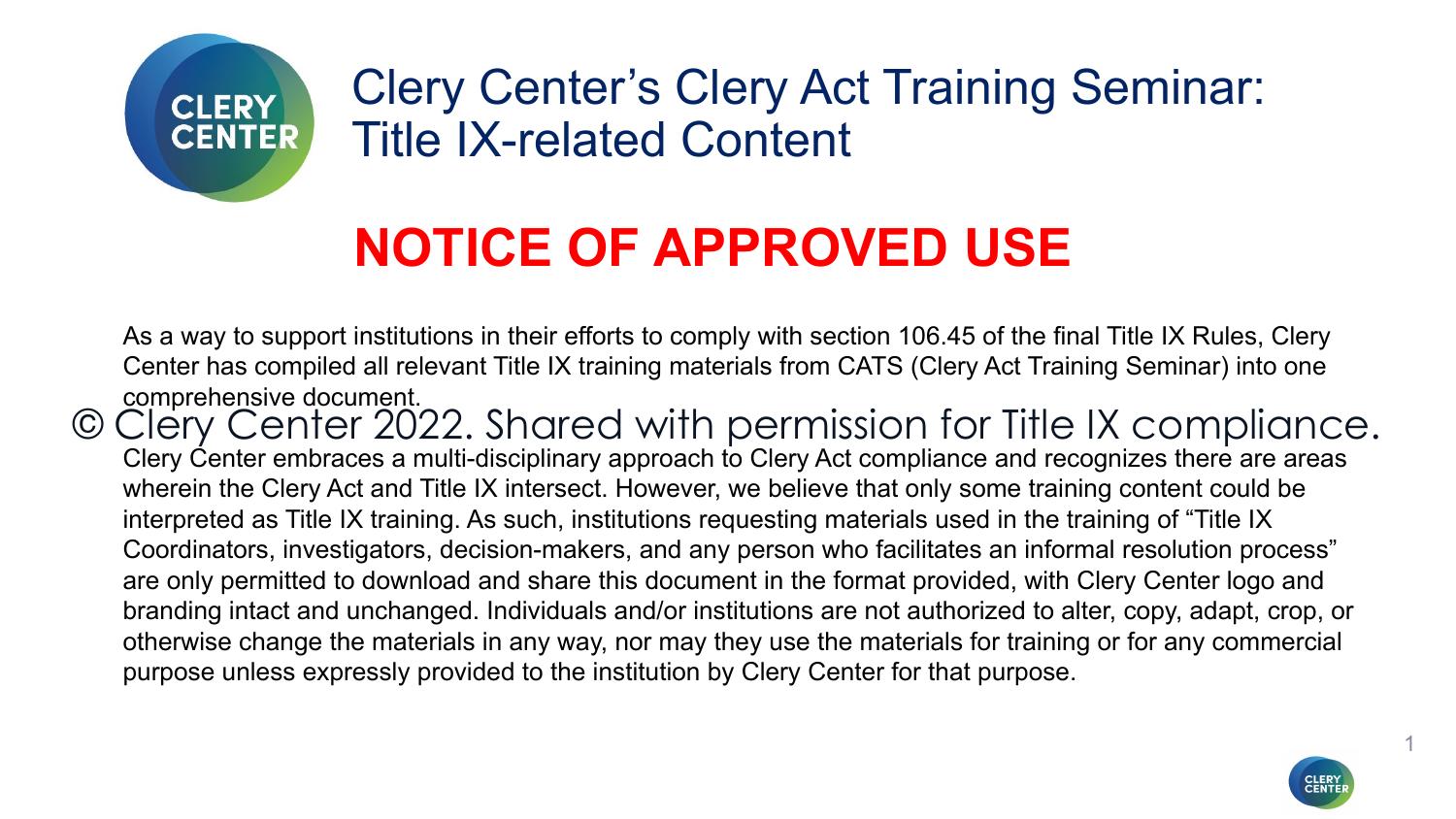

### **Virtual Clery Act Training Seminar (VCATS)**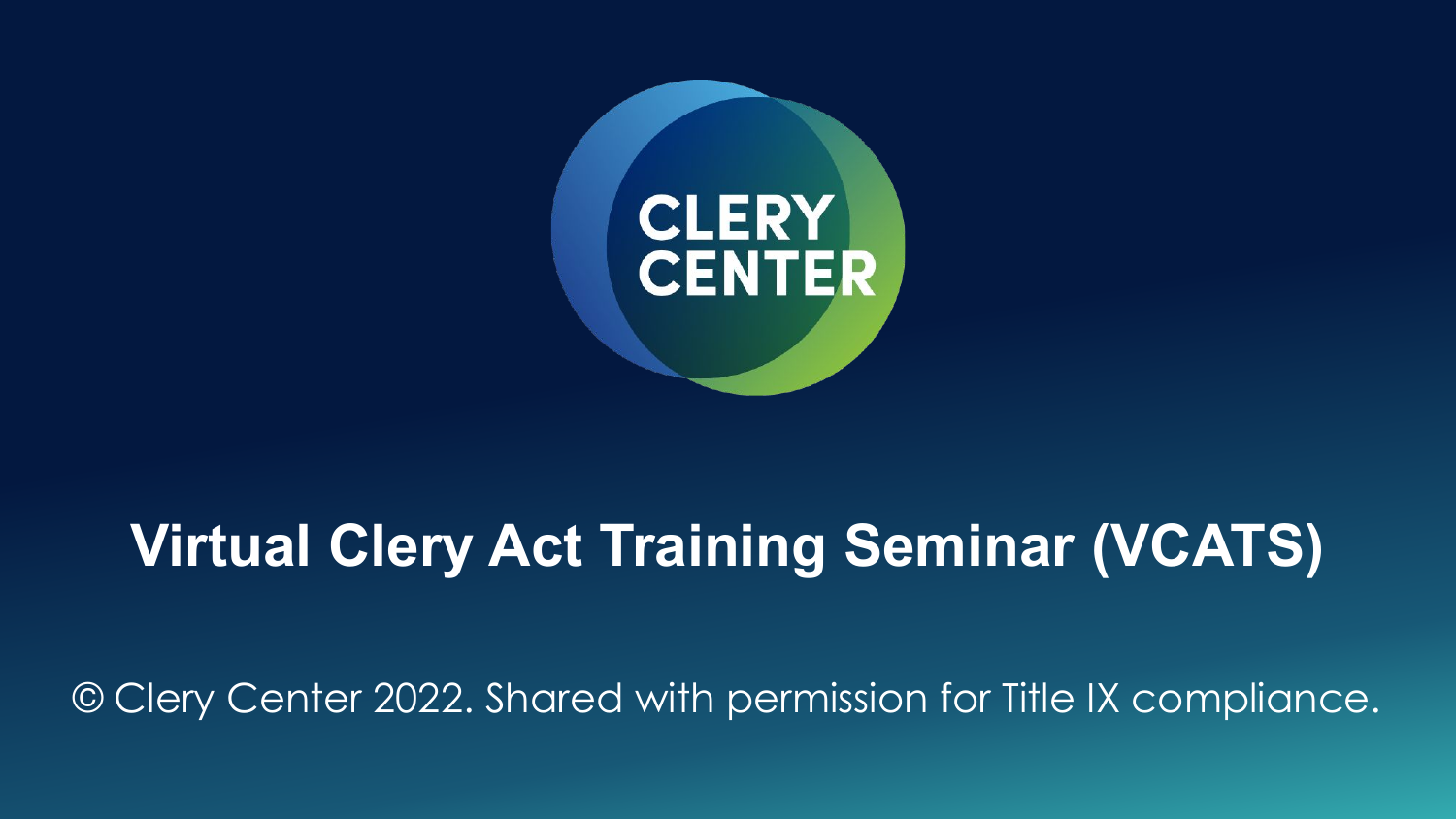#### © Clery Center 2022. Shared with permission for Title IX compliance.

### **Intersections**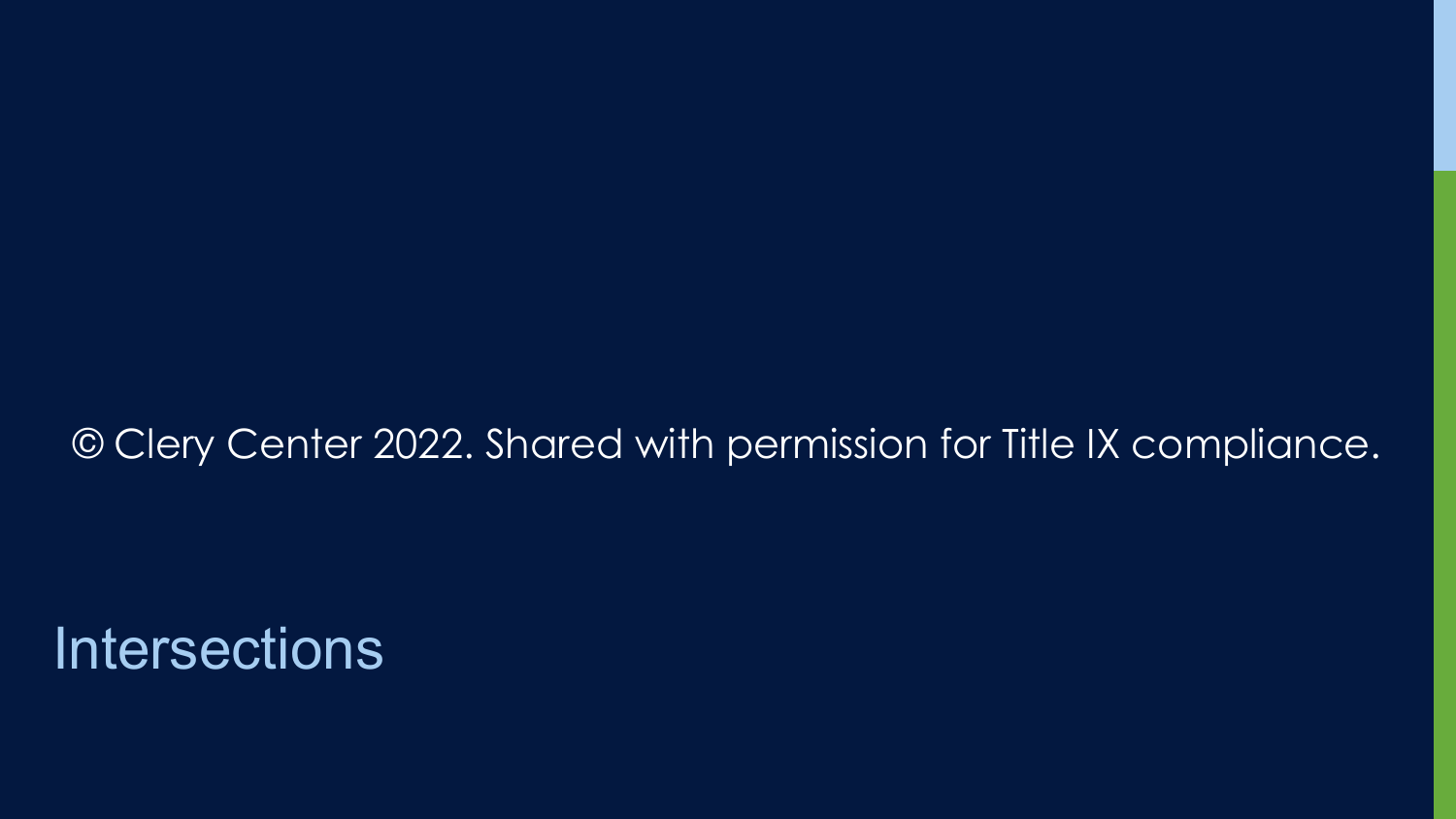All the requirements in this lesson are for dating violence, domestic violence, sexual assault, and stalking. Sexual assault is an offense that meets the definition of rape, fondling, incest, or statutory rape.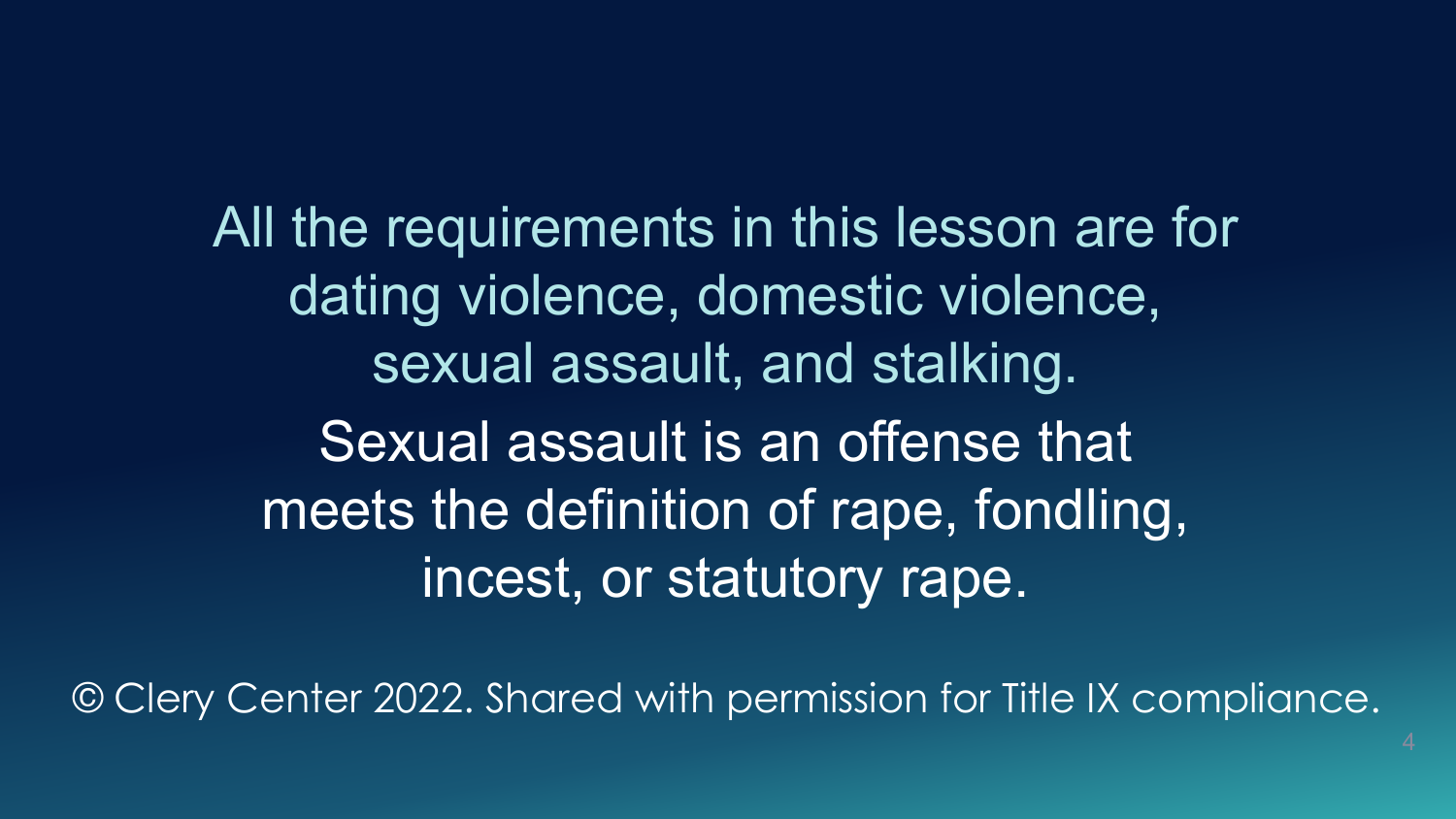### AS OF MAY 2020



#### © Clery Center 2022. Shared with permission for Title IX compliance.



5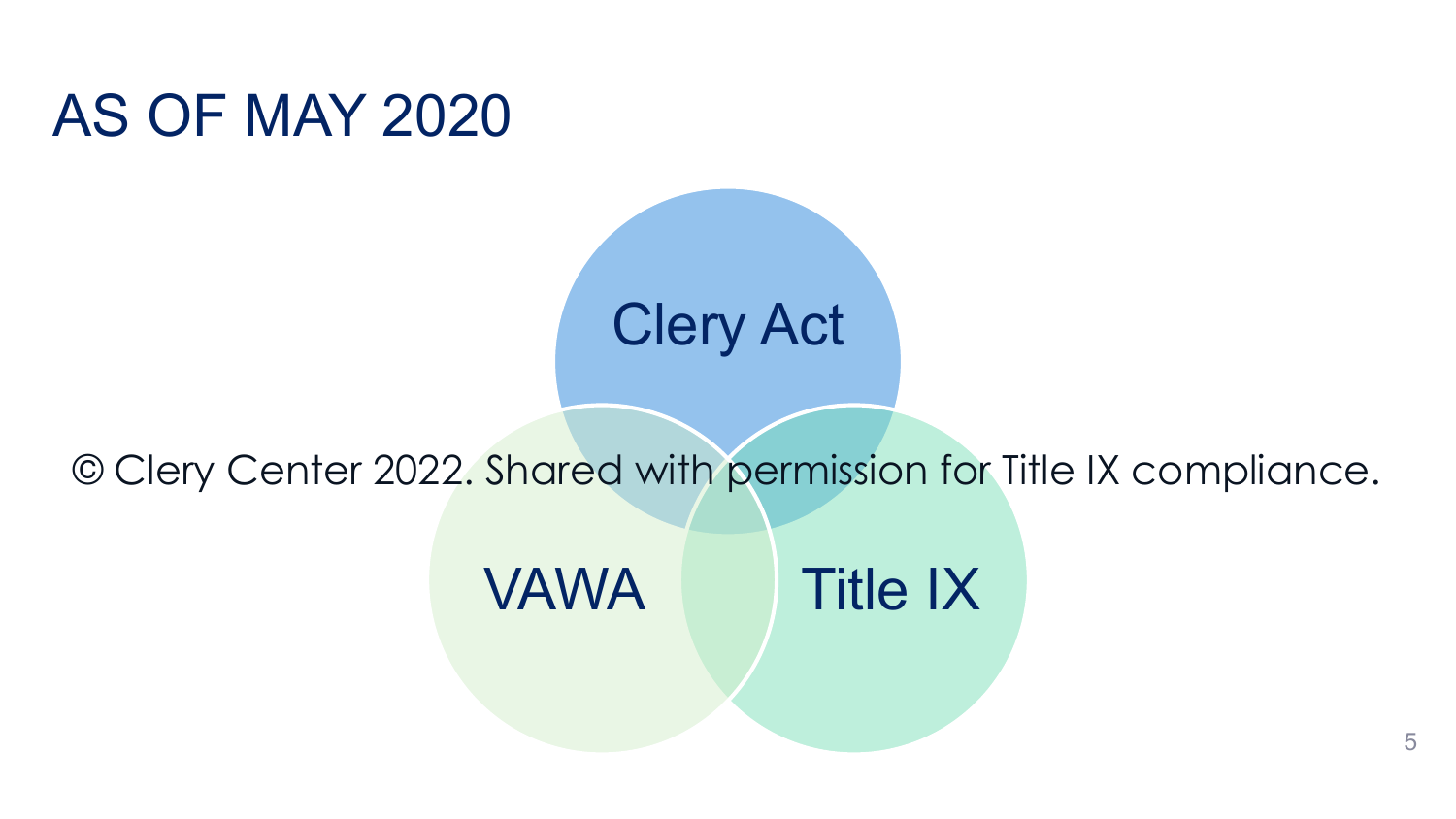## TITLE IX DEFINES SEXUAL HARASSMENT AS

- Conduct on the basis of sex that satisfies one or more of the following*:*
- (1) An employee of the recipient (institution) conditioning the provision of aid, benefit, or service of the recipient on an individual's participation in unwelcome sexual conduct;
- (2) Unwelcome conduct determined by a reasonable person to be so severe, pervasive, and objectively offensive that it effectively denies a person equal access to the recipient's (institution's) education program or activity;  $or$ ….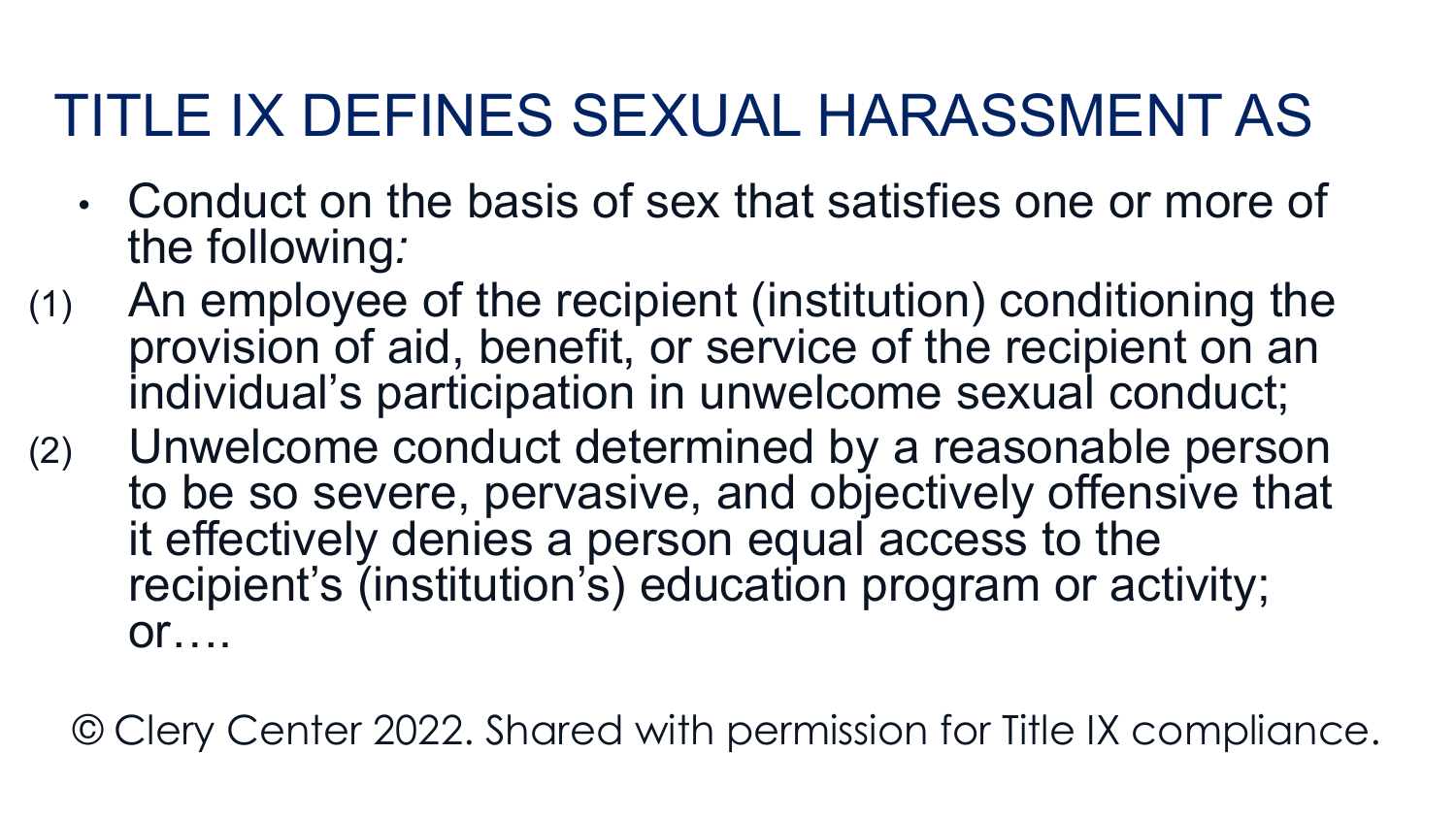• …(3) Sexual assault (which includes rape, fondling, incest, and statutory rape), domestic violence, dating violence, and stalking under the *CLERY ACT*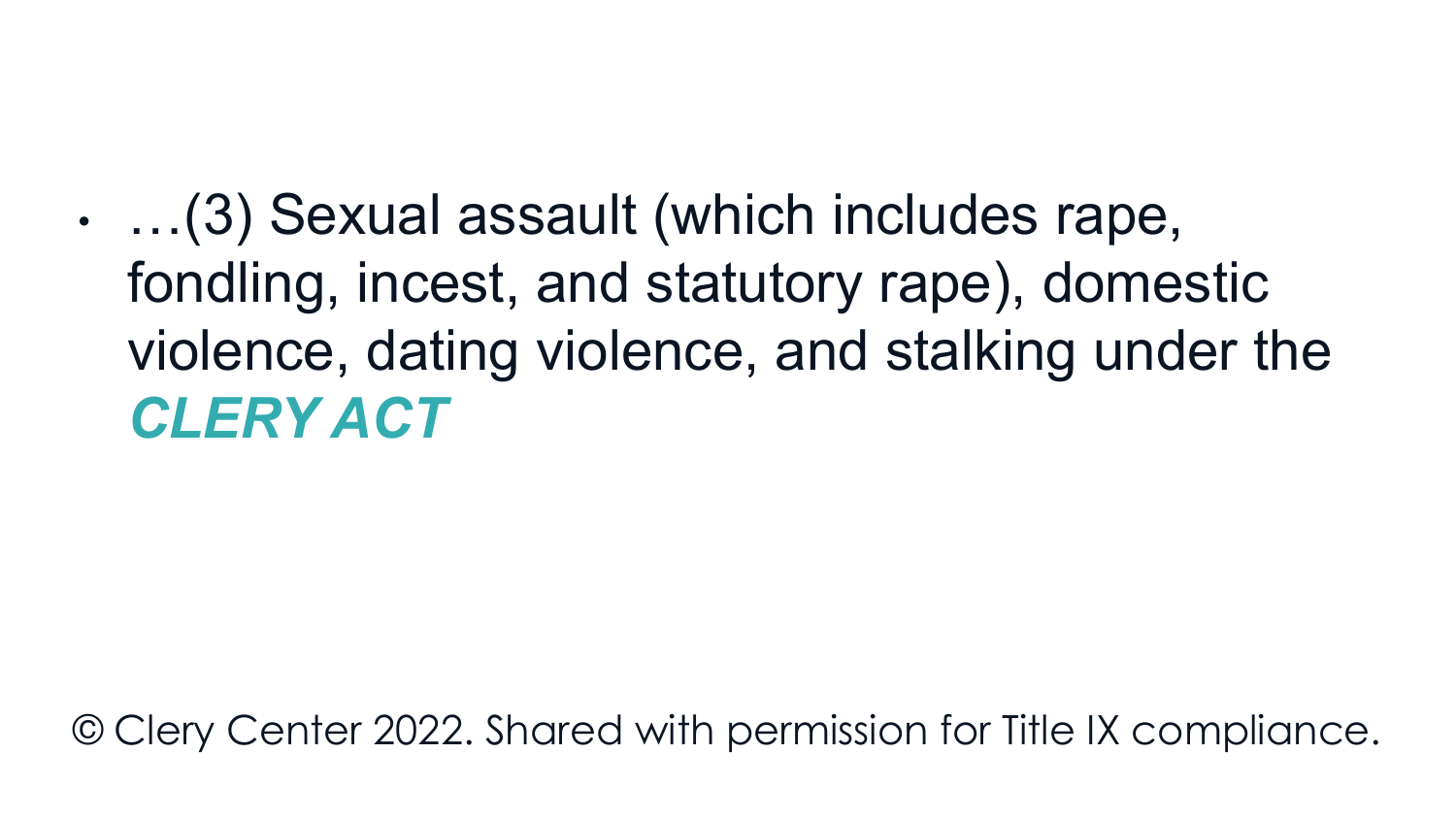### INTERSECTIONS BETWEEN THE CLERY ACT AND TITLE IX

#### **THE CLERY ACT**

- Reporting requirements
- All Clery crimes\*
- Accommodations
- Disciplinary procedures

#### **TITLE IX**

- Reporting requirements
- Sexual harassment
	- Including dating violence, domestic violence, sexual assault, and stalking (DVSAS) as defined in the Clery Act
- Measures
- Grievance procedures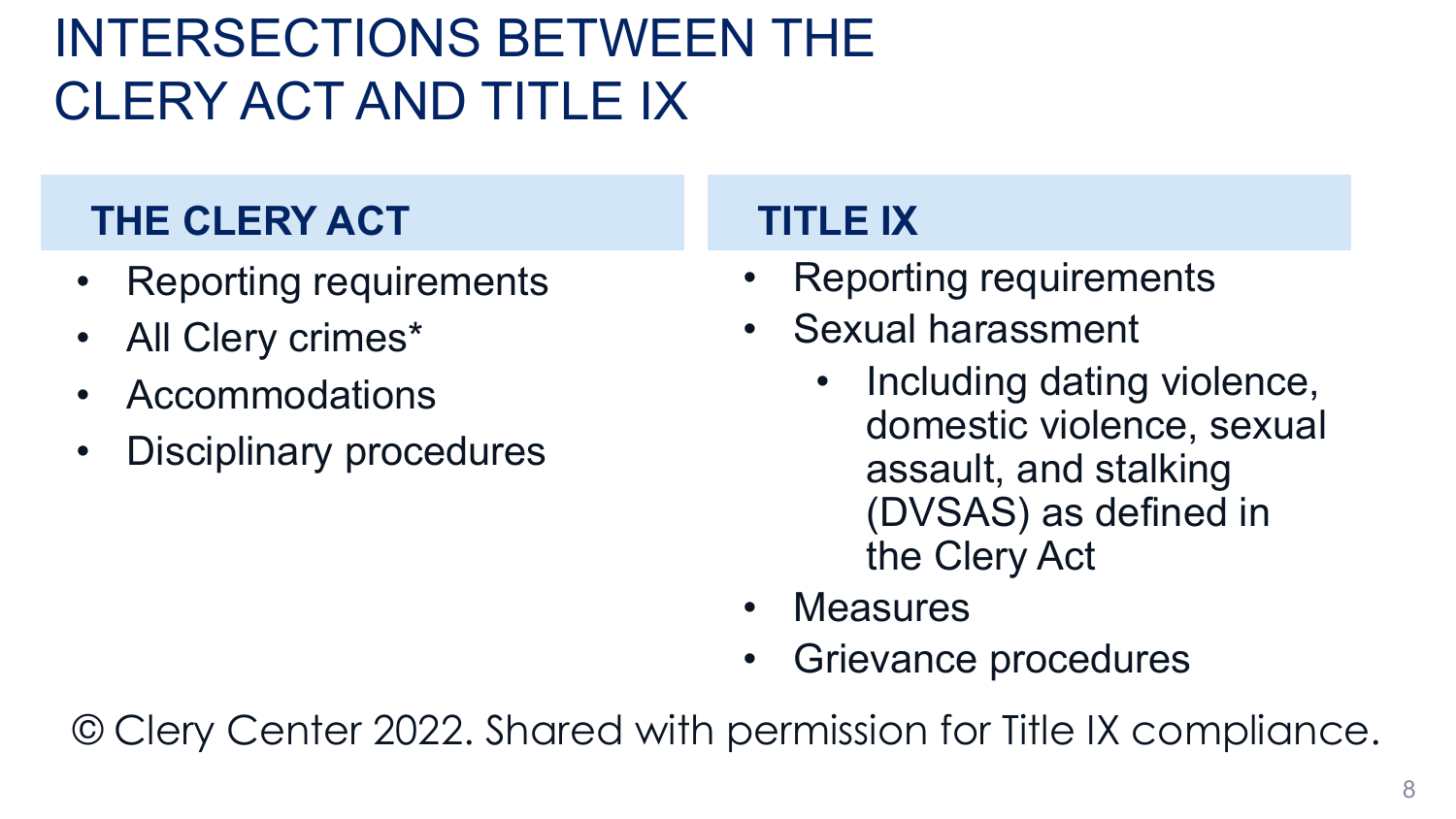### WORKBOOK ACTIVITY:



**WB 50** 

- Go to the *Clery/Title IX Intersections* Workbook activity.
- Answer the questions independently.
- Reference your answers as we move through today's content.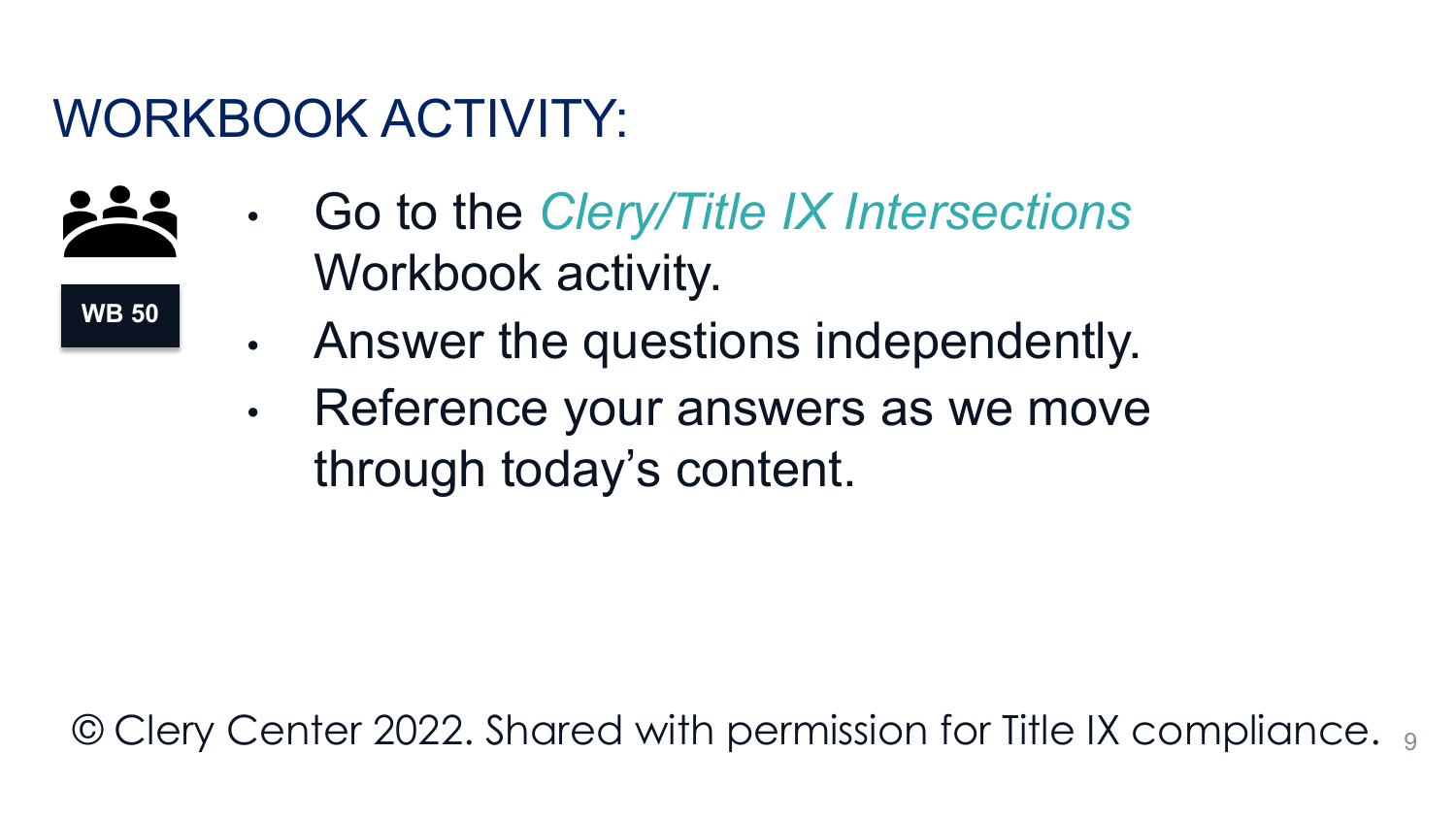## GEOGRAPHY/JURISDICTION

### **THE CLERY ACT**

- Four geographic locations for reporting
	- On-campus
	- On-campus student housing
	- Noncampus
	- Public property

### **TITLE IX**

- Educational programs and activities
- May be on campus or off campus plus owned or controlled by recognized student organizations

• For response: on and off campus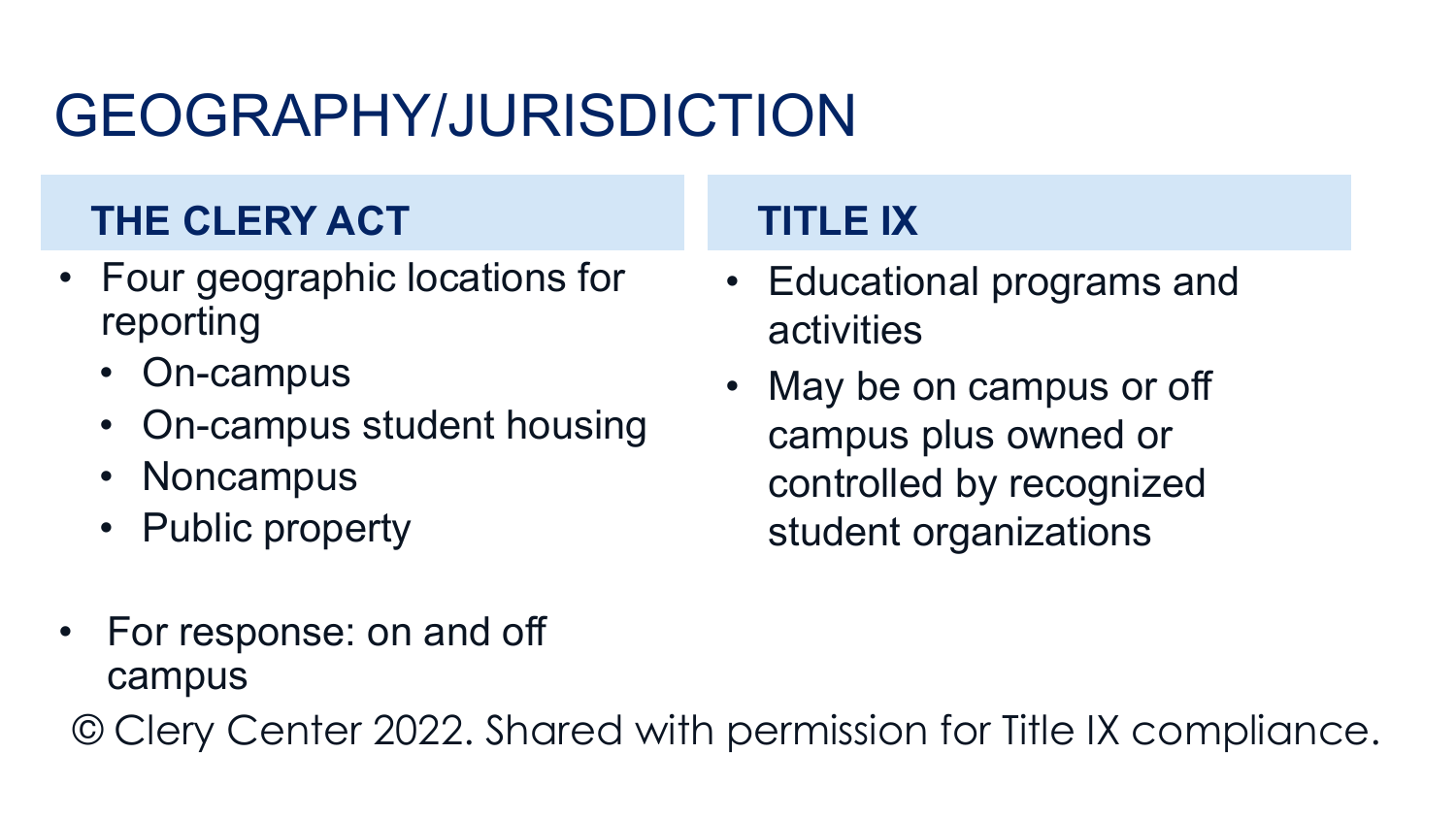## REPORTING REQUIREMENTS

#### **THE CLERY ACT**

- Broader scope of reporting responsibility
- Non-personally identifiable information (nature, date, time, general location, current disposition)
- All Clery crimes

#### **TITLE IX**

- Higher threshold for a reported incident to be considered "actual knowledge"
- Sexual harassment one category being DVSAS as defined under Clery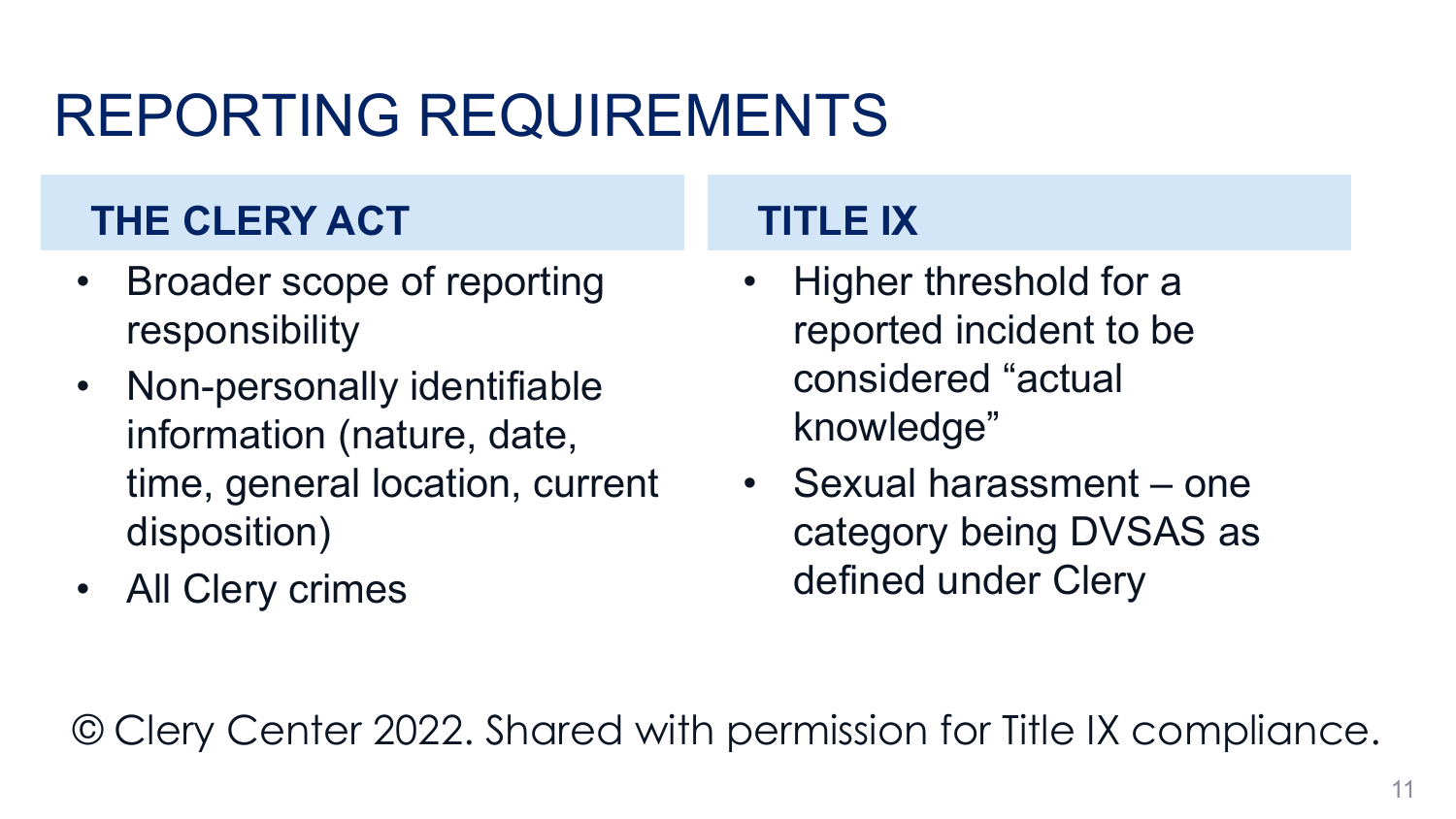Under the Clery Act a crime is "reported" when it is brought to the attention of a campus security authority, the institution's police department or campus safety office, or local law enforcement personnel by a victim, witness, other third party or even the offender.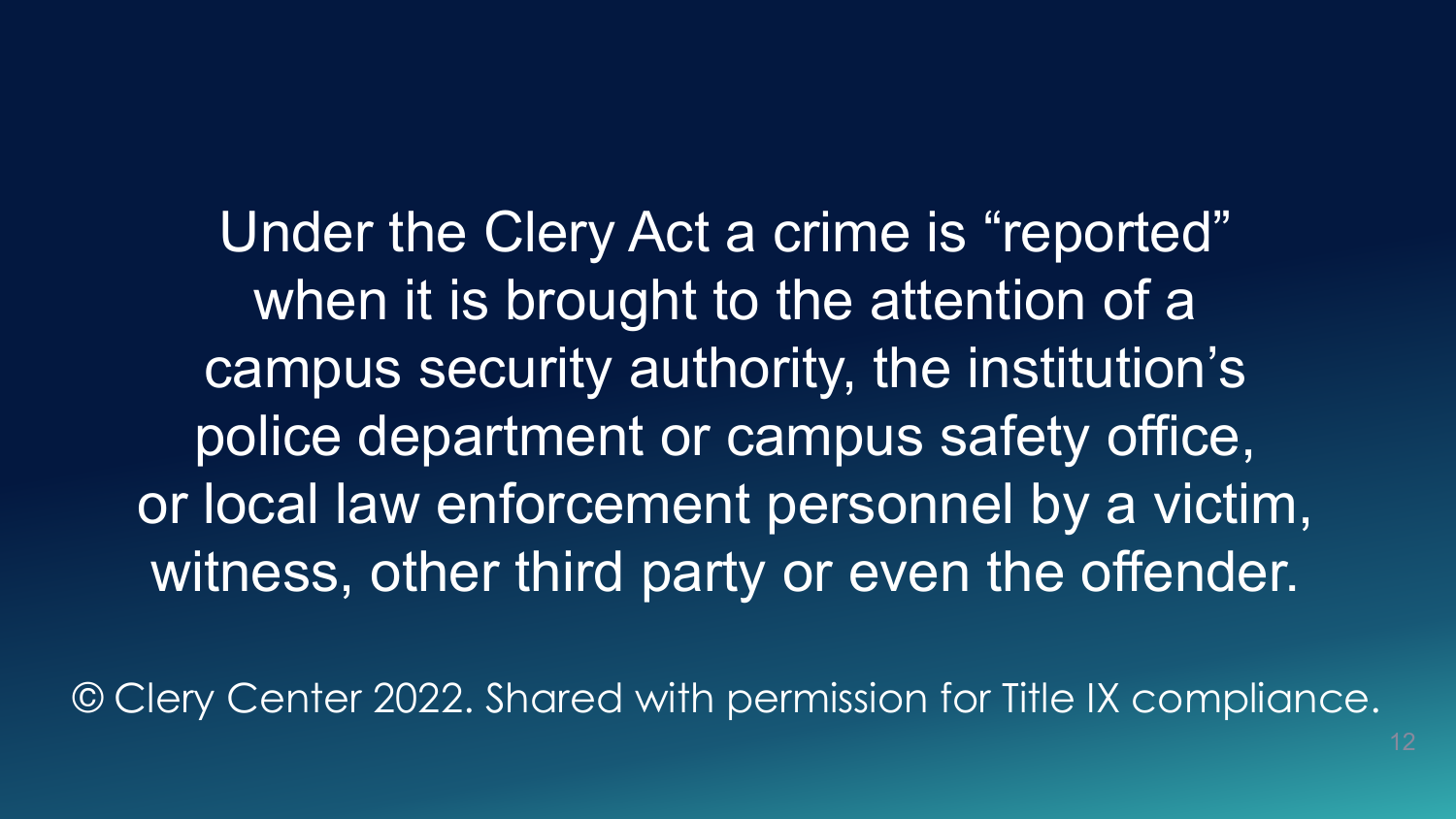### WHAT IS CONSIDERED A REPORT TO THE INSTITUTION UNDER TITLE IX?

- Institutions must respond when the institution has *actual knowledge,* meaning a notice of or allegations of sexual harassment (as previously defined) to:
	- The institution's Title IX Coordinator; or
	- Any official…who has the authority to institute corrective measures on behalf of the recipient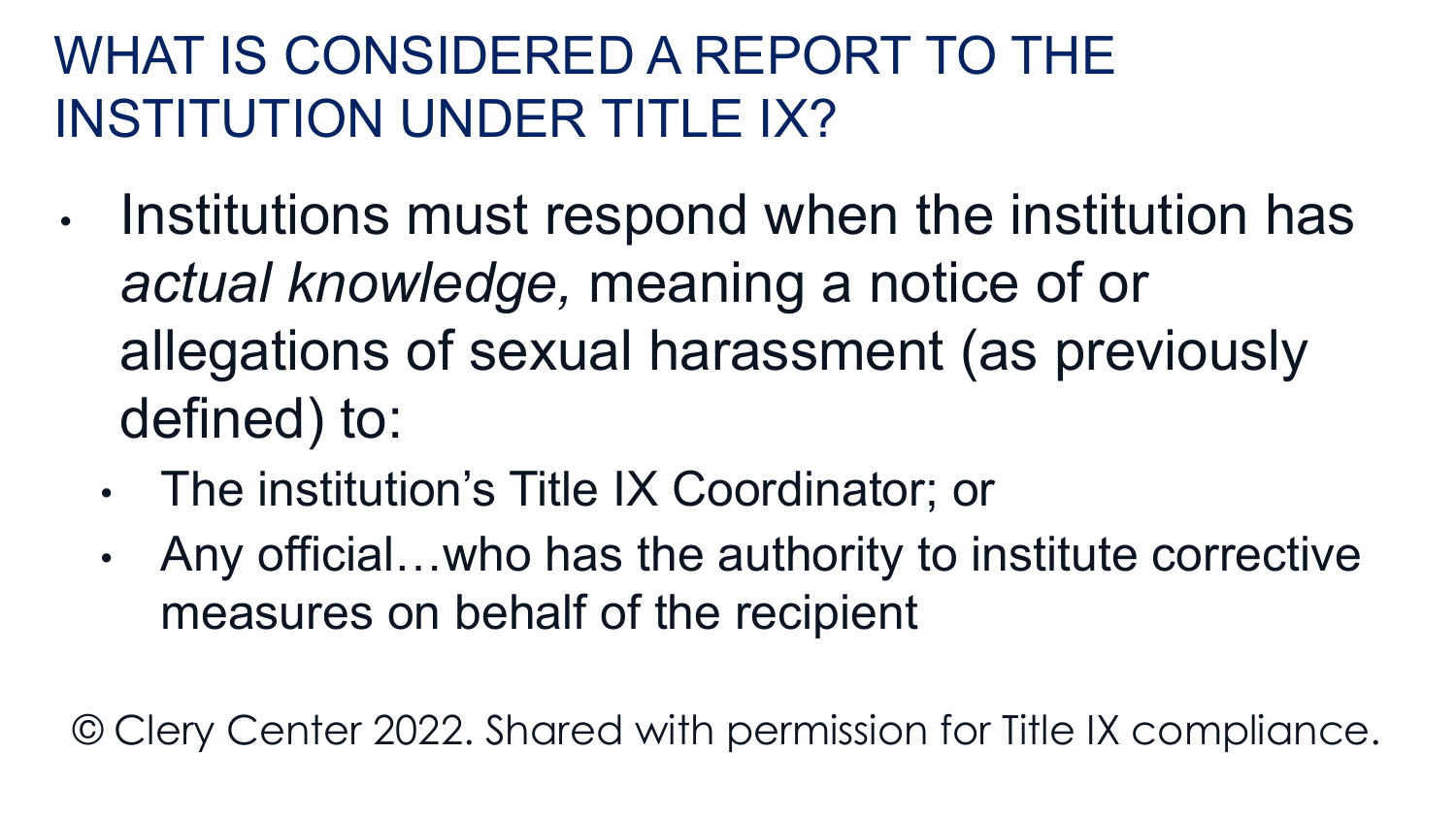#### WHAT MUST AN INSTITUTION DO WHEN IT RECEIVES A REPORT?

### **THE CLERY ACT**

- A report of a Clery crime to a CSA leads to institutional actions required under Clery, including:
	- Determining whether there is a serious or ongoing threat that would require **a timely warning**

#### **TITLE IX**

- The institution must respond promptly in a manner that is not deliberately indifferent:
	- The Title IX Coordinator must promptly contact the complainant to discuss:
		- The availability of supportive measures
		- The individual's wishes with respect to supportive measures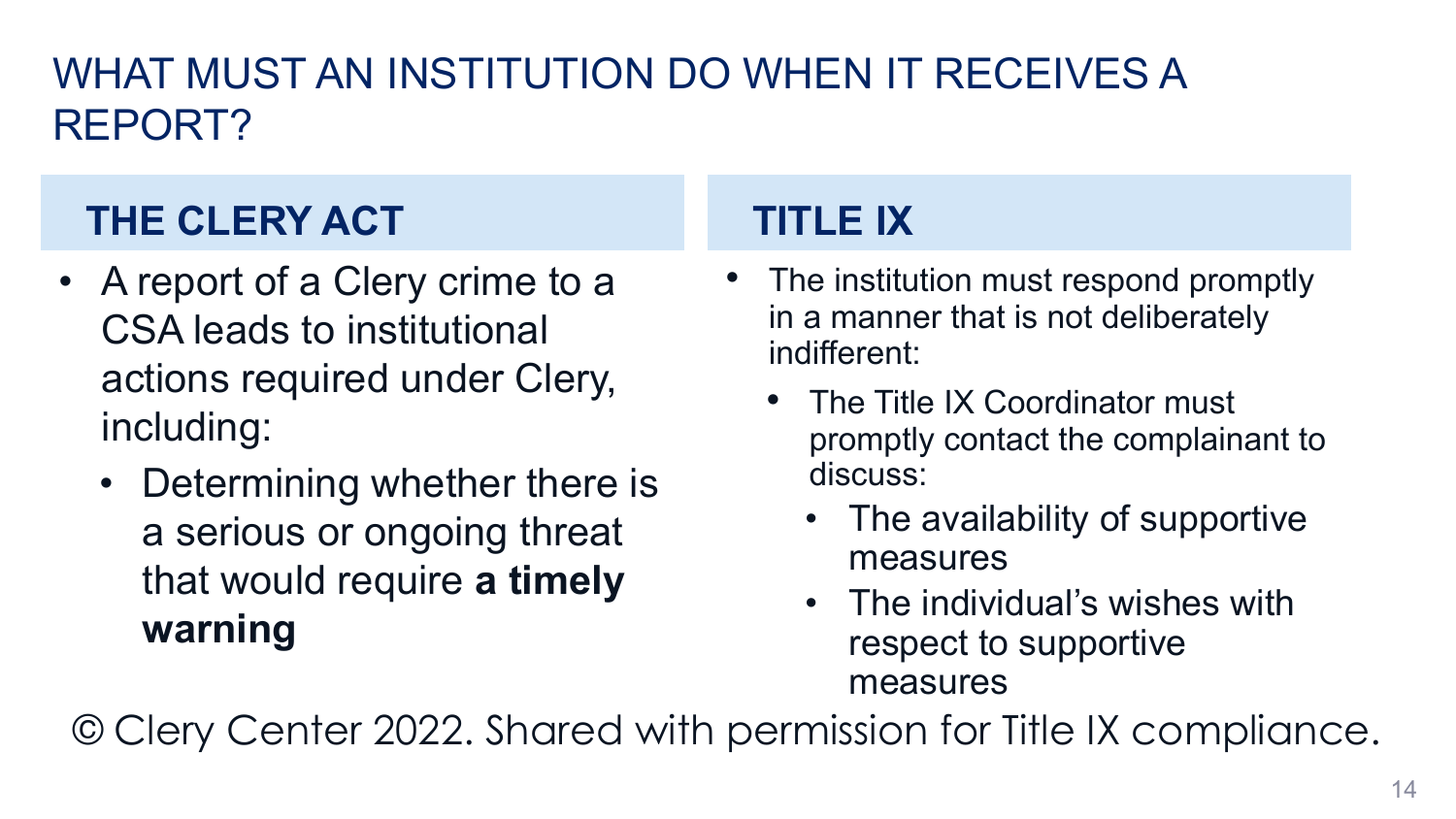#### WHAT MUST AN INSTITUTION DO WHEN IT RECEIVES A REPORT? (cont'd)

### **THE CLERY ACT**

- Providing the individual with a written explanation of their rights and options, regardless of whether the incident took place on or off campus
- Determining whether information must be added to the daily crime log or in next year's annual security report

### **TITLE IX**

- The availability of supportive measures with or without the filing of a formal complaint
- The process for filing a formal complaint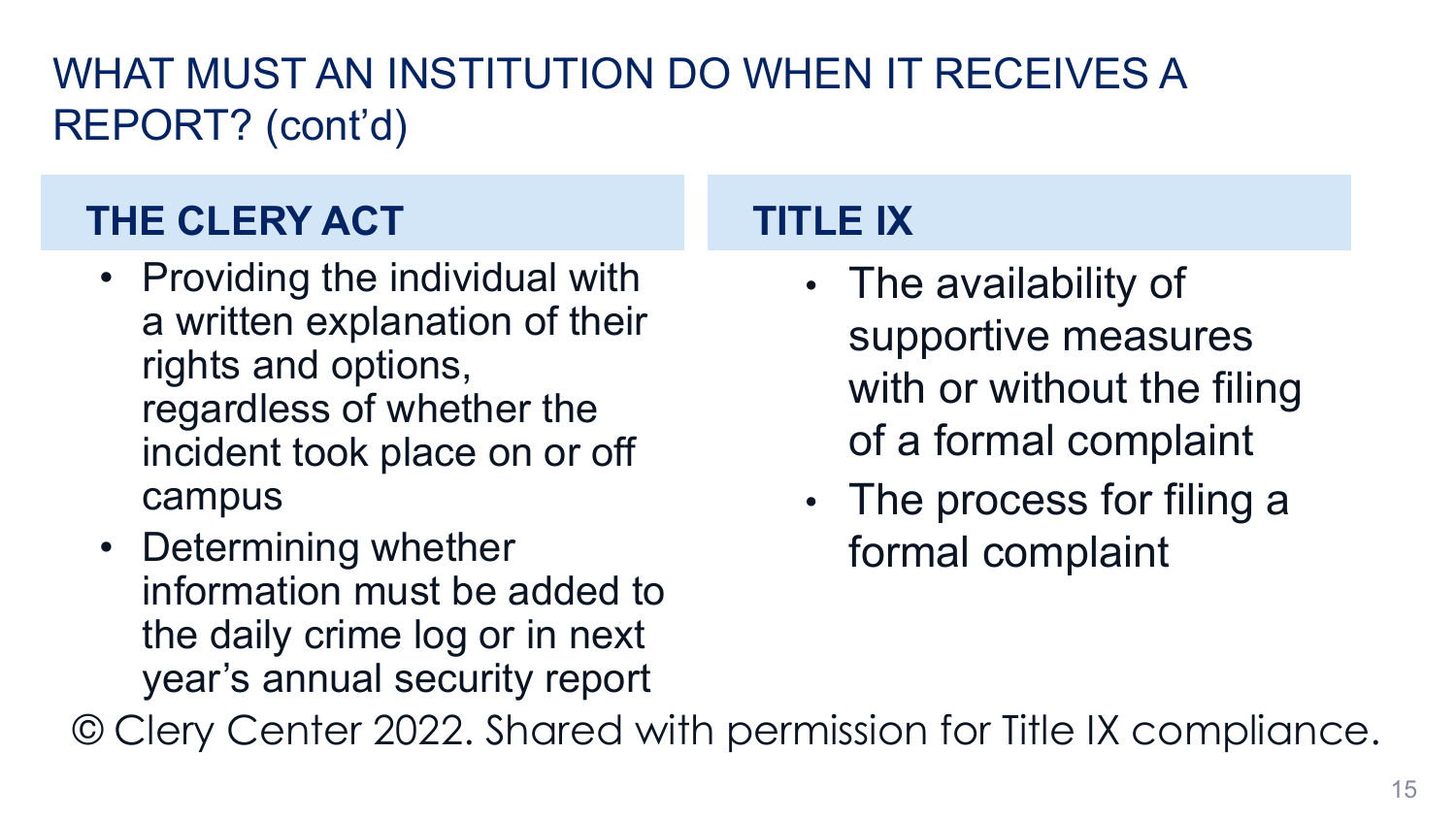### FORMAL COMPLAINT UNDER TITLE IX

**Formal Complaint** (document filed by complainant or signed by Title IX Coordinator (TIXC) alleging harassment and requesting investigation)

- Complainant must be participating in or attempting to participate in education program or activity at time of complaint
- Filed with TIXC in person, by mail, e-mail, or other methods of contact
- Physical or digital signature or otherwise indicates complainant is person filing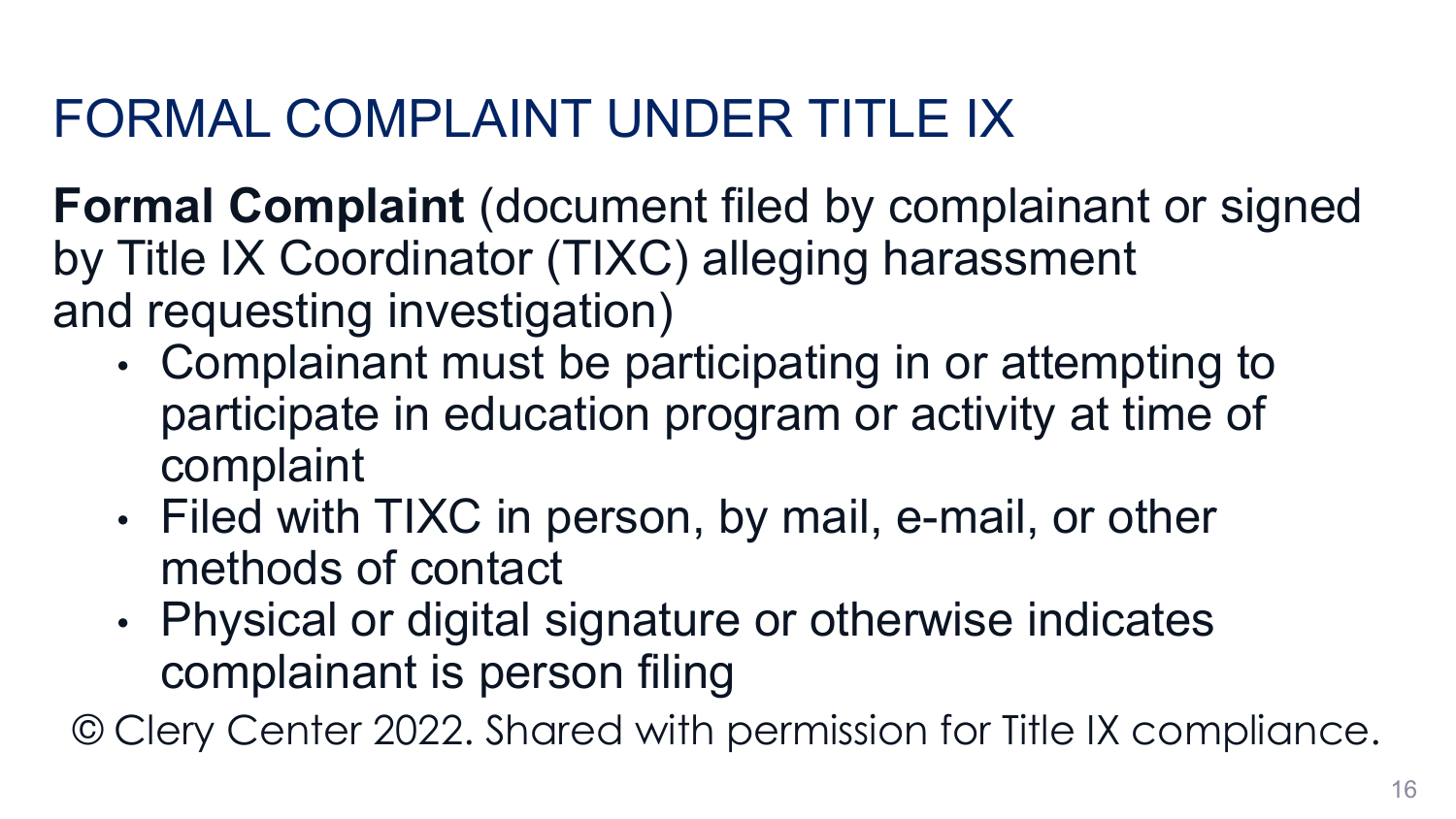### ACCOMMODATIONS & MEASURES



What are examples of Clery accommodations or Title IX measures available to victims of DVSAS?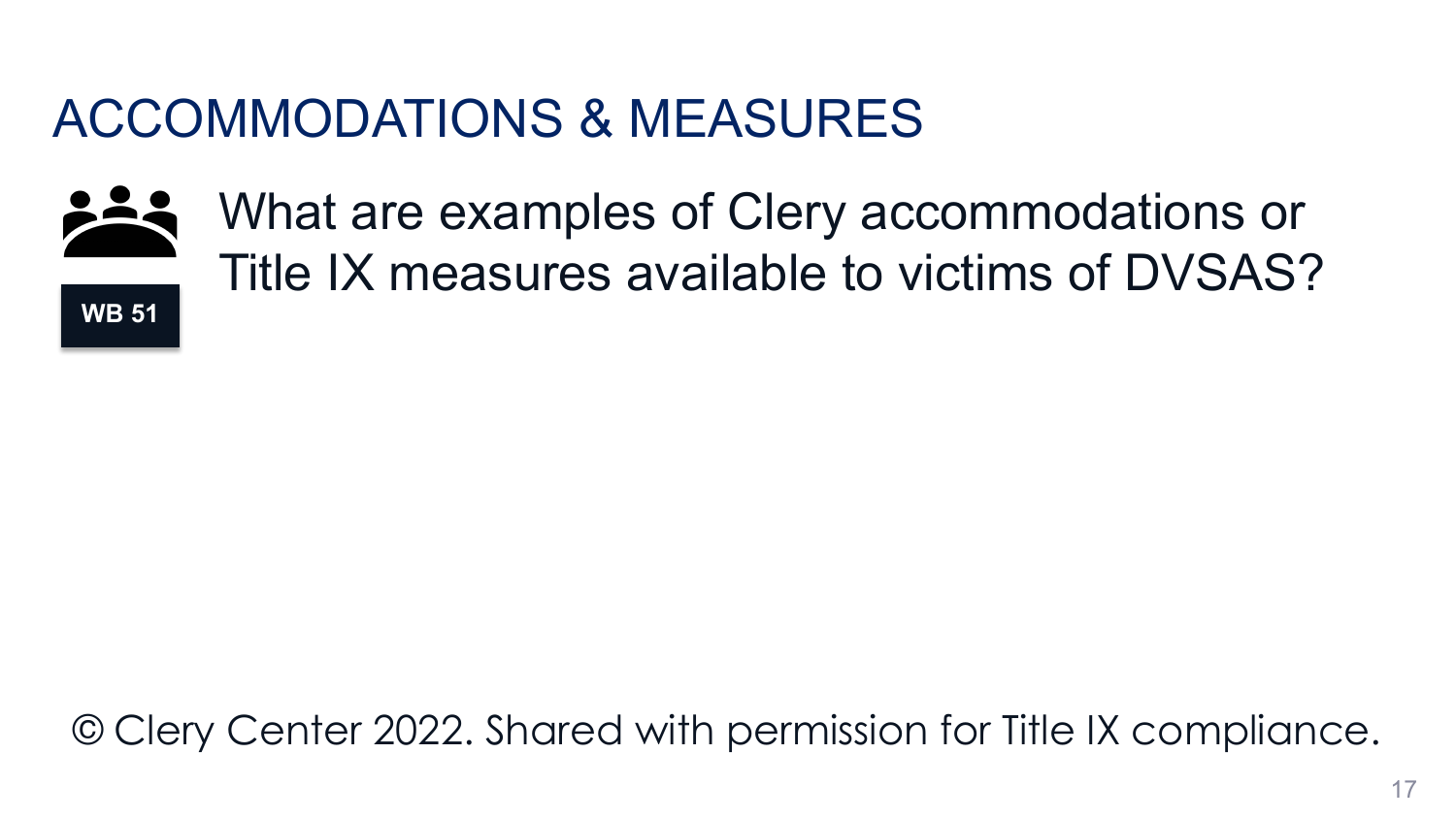#### ACCOMMODATIONS & MEASURES © Clery Center 2022. Shared with permission for Title IX compliance.

#### **THE CLERY ACT**

- Accommodations
- Must be provided in writing
- Options for, available assistance in, and how to request changes to:
	- Academic
	- Living
	- Transportation
	- Working
	- Protective Measures
- If requested by the victim
- If reasonably available
- Regardless of whether the victim chooses to report to campus police or

### **TITLE IX**

- Supportive Measures
- Non-disciplinary, non-punitive individualized services offered as appropriate, as reasonably available, and without fee or charge
- To the complainant or the respondent
- Before or after the filing of a formal complaint or where no formal complaint has been filed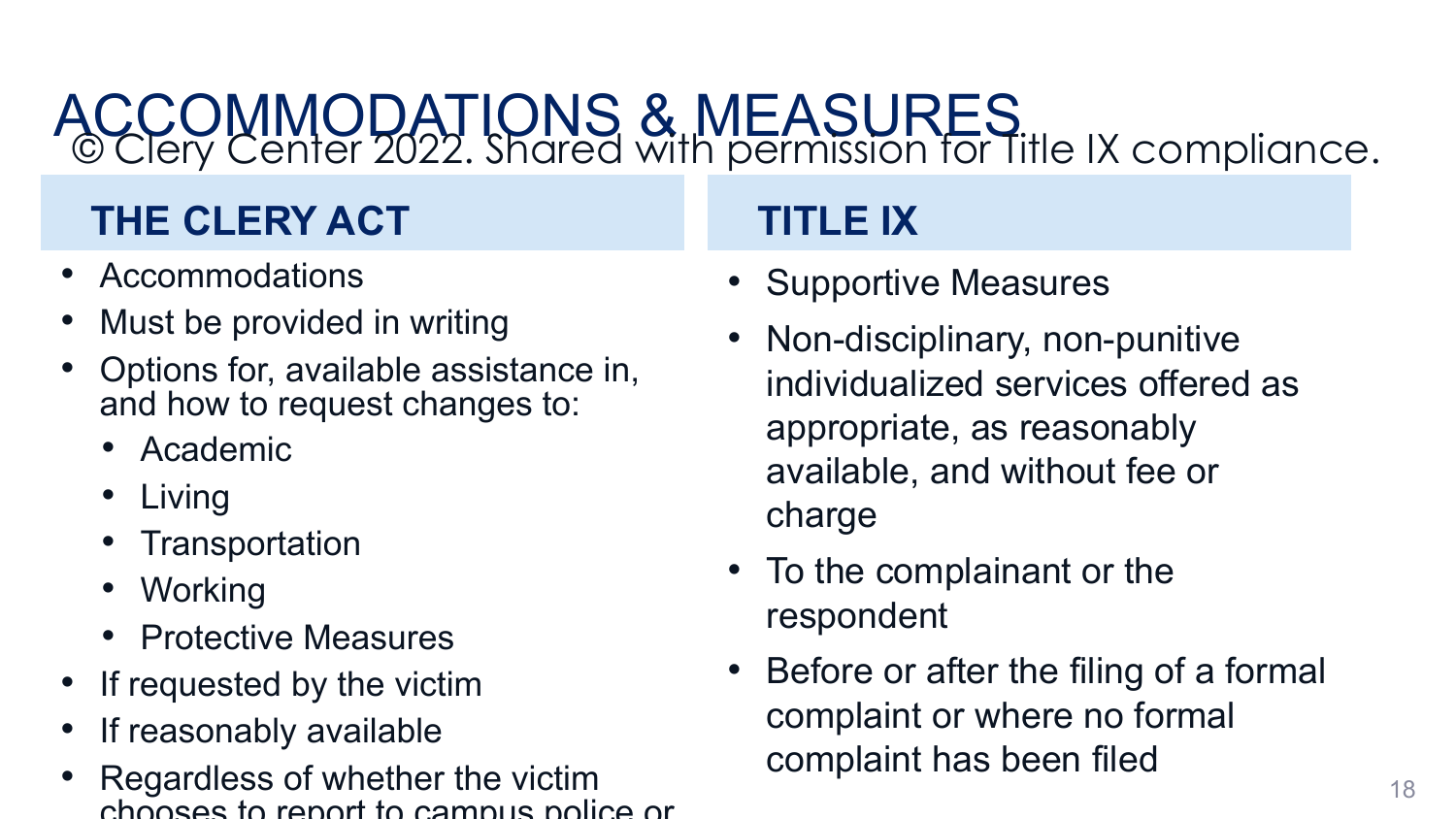## DISCIPLINARY PROCESS

#### **THE CLERY ACT**

- Prompt, fair, and impartial
- Describe the standard of evidence
- Be conducted by officials who receive annual training
- Advisor of choice
- Simultaneous notification of results

#### **TITLE IX**

- Prompt and equitable
- Regulations inform standard of evidence
- Annual training requirements
- Advisor of choice with role in cross-examination
- Simultaneous notification of results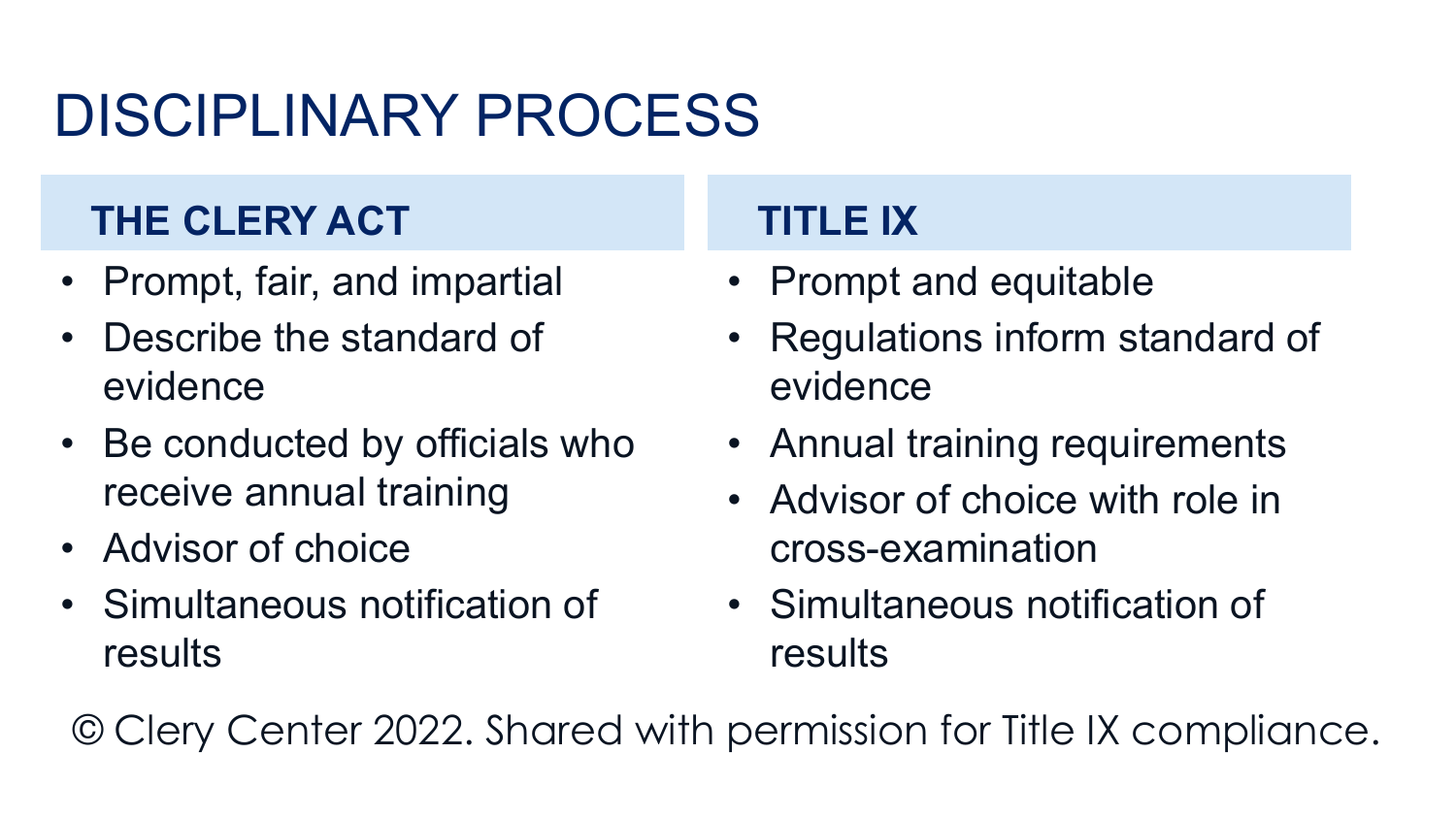### PROCEDURES TO FOLLOW: INSTITUTIONAL DISCIPLINARY ACTION

- Explanation of procedures, including:
	- Type of proceeding
	- Steps involved
	- How institution determines which type to use
- How to file a disciplinary complaint



Go to the *Title IX Required Process Flow Chart* in the Workbook. Reflect upon your institution's disciplinary procedures.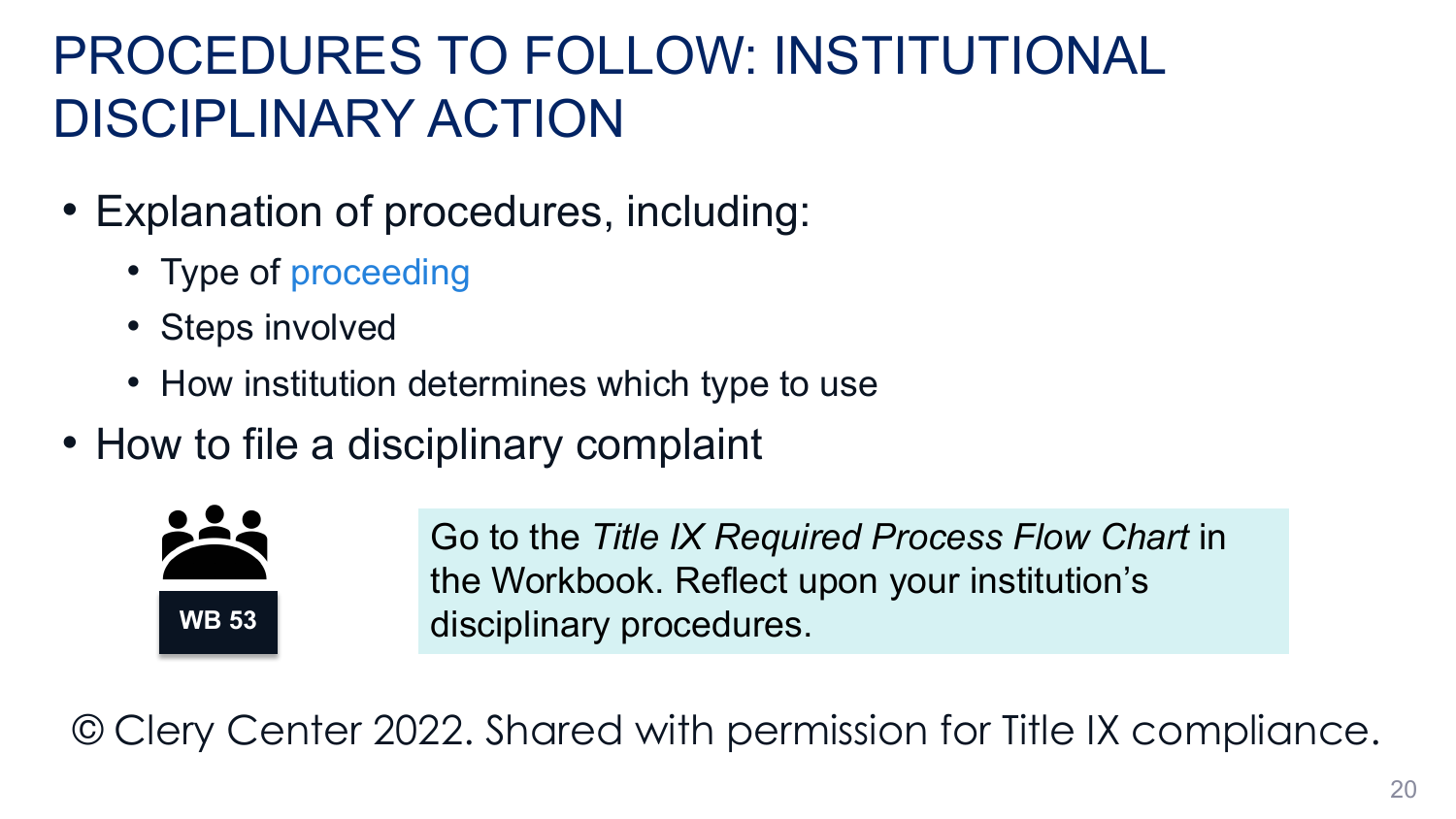### PROCEDURES TO FOLLOW: INSTITUTIONAL DISCIPLINARY ACTION

- Range of protective measures institution may offer following an allegation
- Proceedings will
	- Include a prompt, fair, and impartial process from the initial investigation to the final result

**WB 55**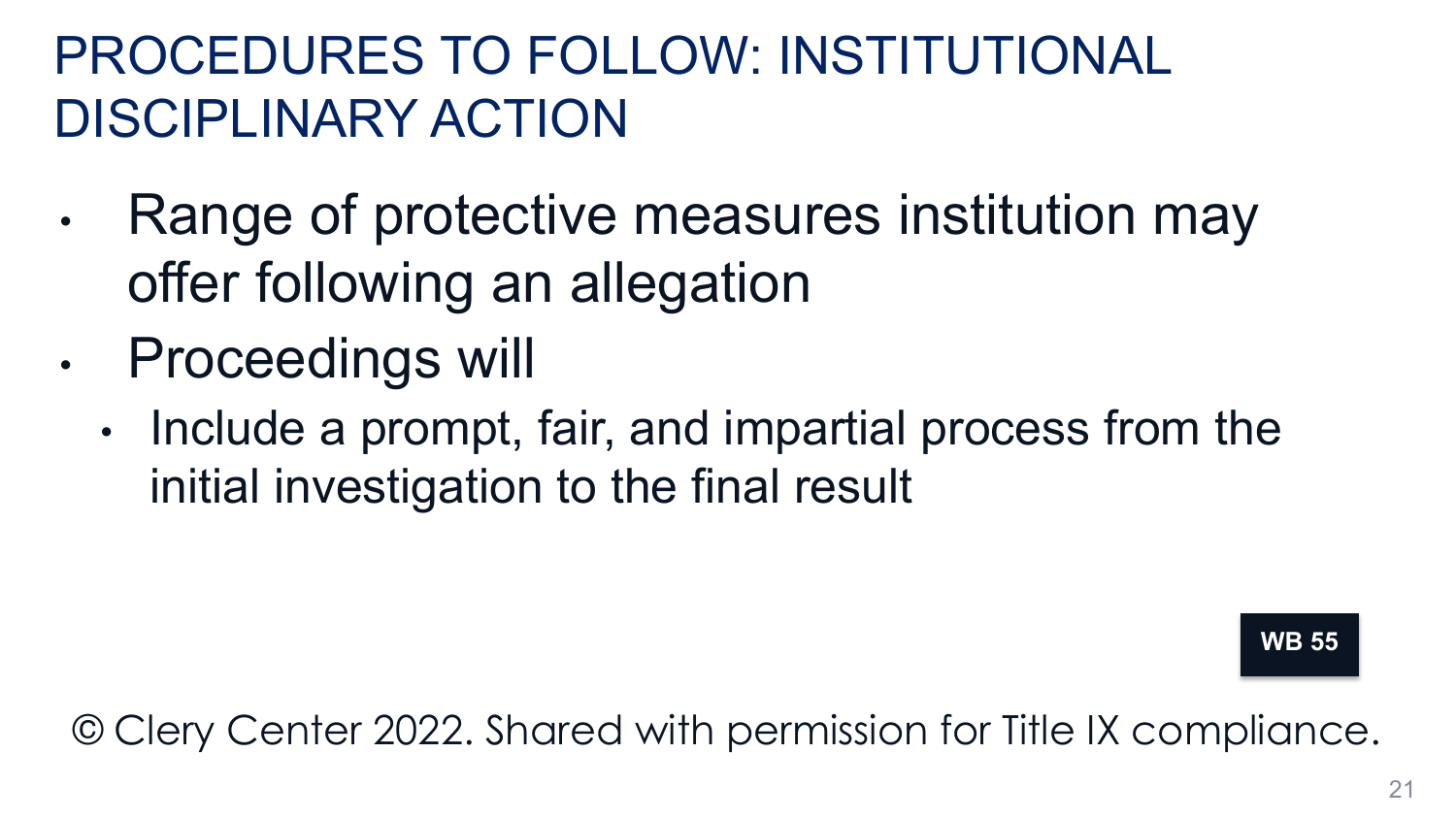## PROCEEDING UNDER CLERY

#### **INCLUDES:**

- Fact-finding investigations
- Formal or informal meetings
- Hearings

### **DOES NOT INCLUDE:**

• Communications and meetings between officials and victims concerning accommodations or protective measures to be provided to a victim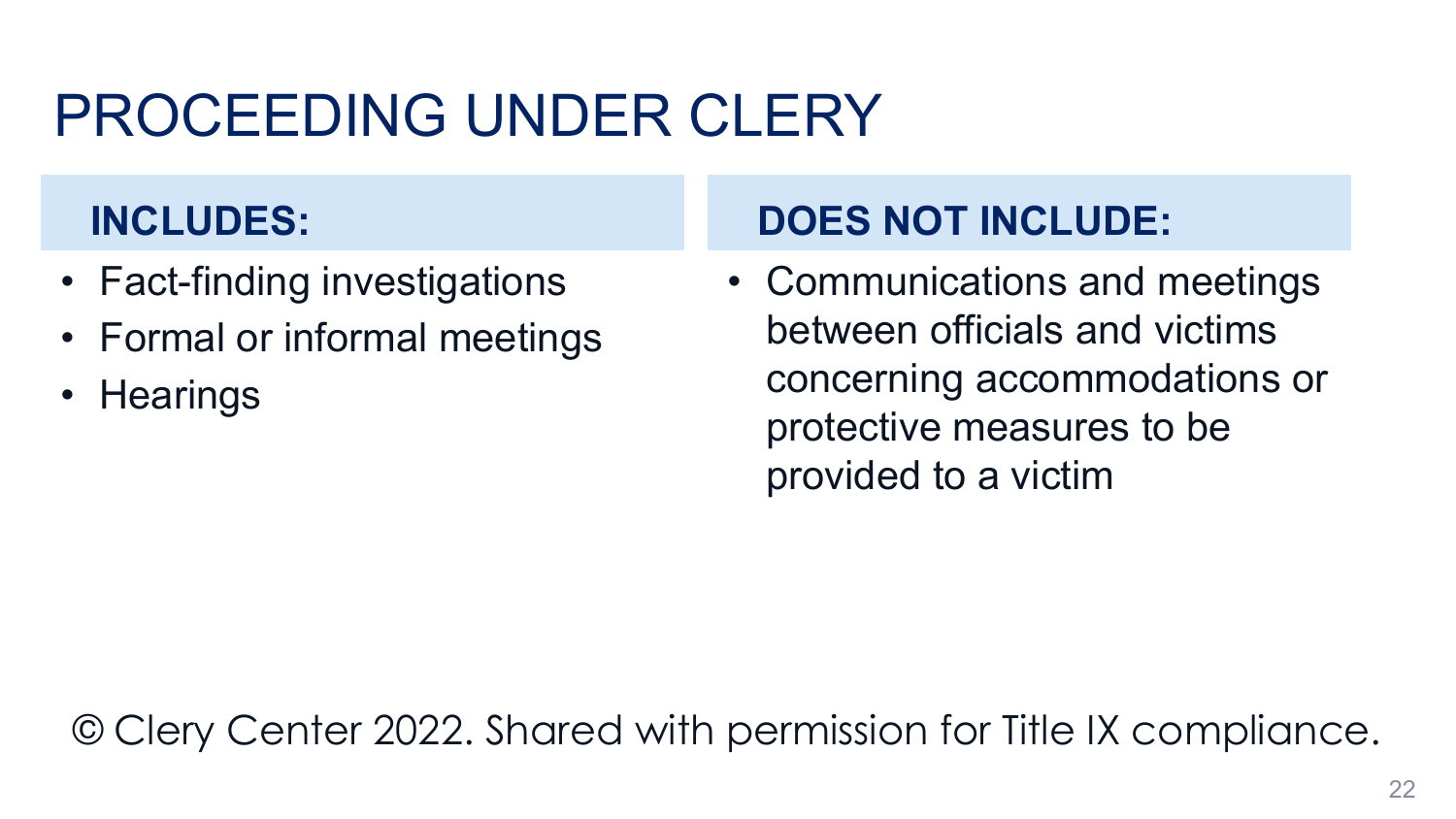## STANDARD OF EVIDENCE

#### **THE CLERY ACT**

• Must describe the standard of evidence that will be used

#### **TITLE IX**

- Must state whether institution uses preponderance of the evidence or clear and convincing
- Must be same standard for formal complaints against students as for formal complaints against employees
- Must apply same standard of evidence to all formal complaints of sexual harassment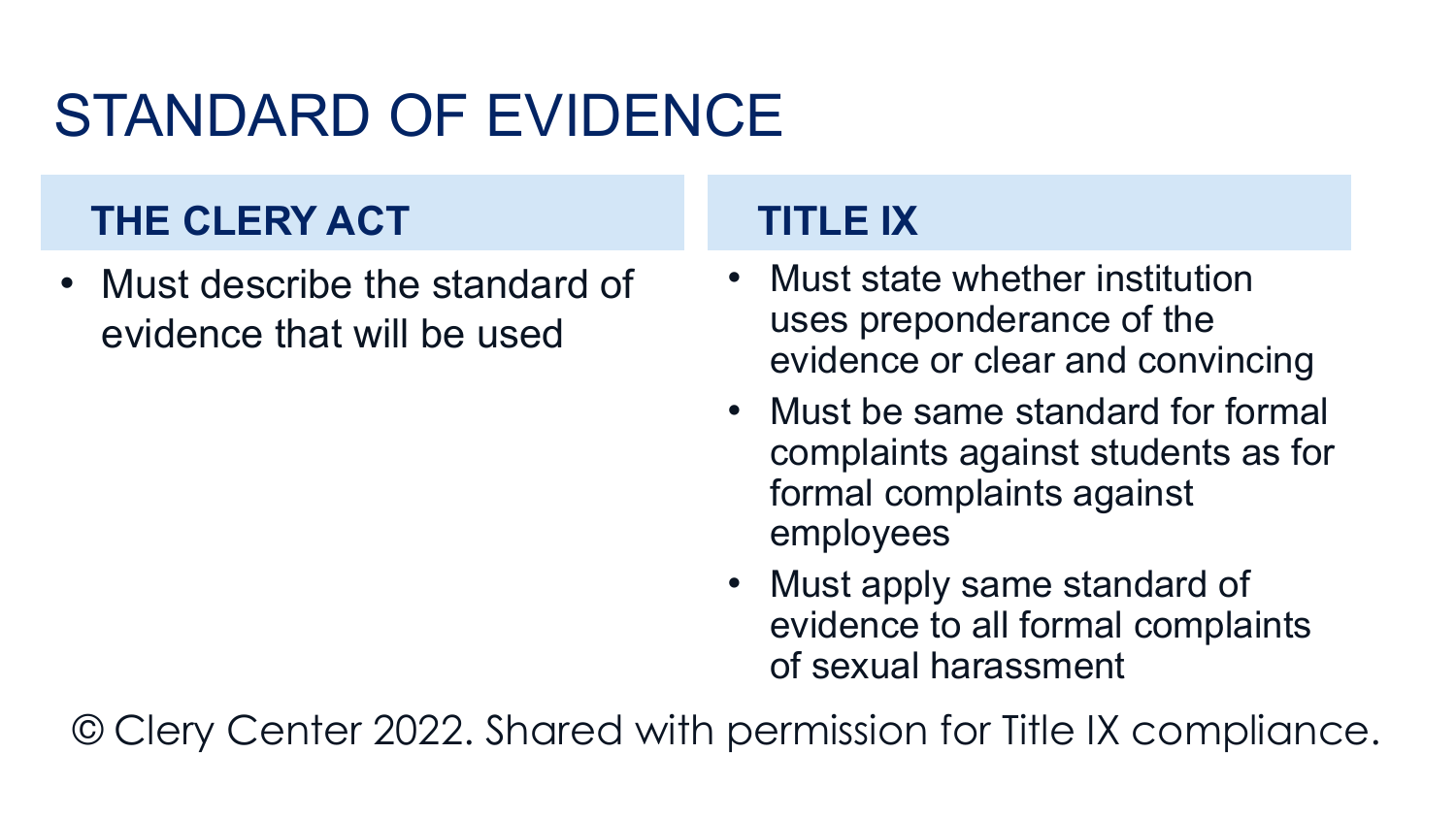## SANCTIONS & REMEDIES

#### **THE CLERY ACT**

- Must list all possible sanctions
- Must describe range of protective measures

#### **TITLE IX**

- Must describe range of sanctions, but...
- Must describe range of remedies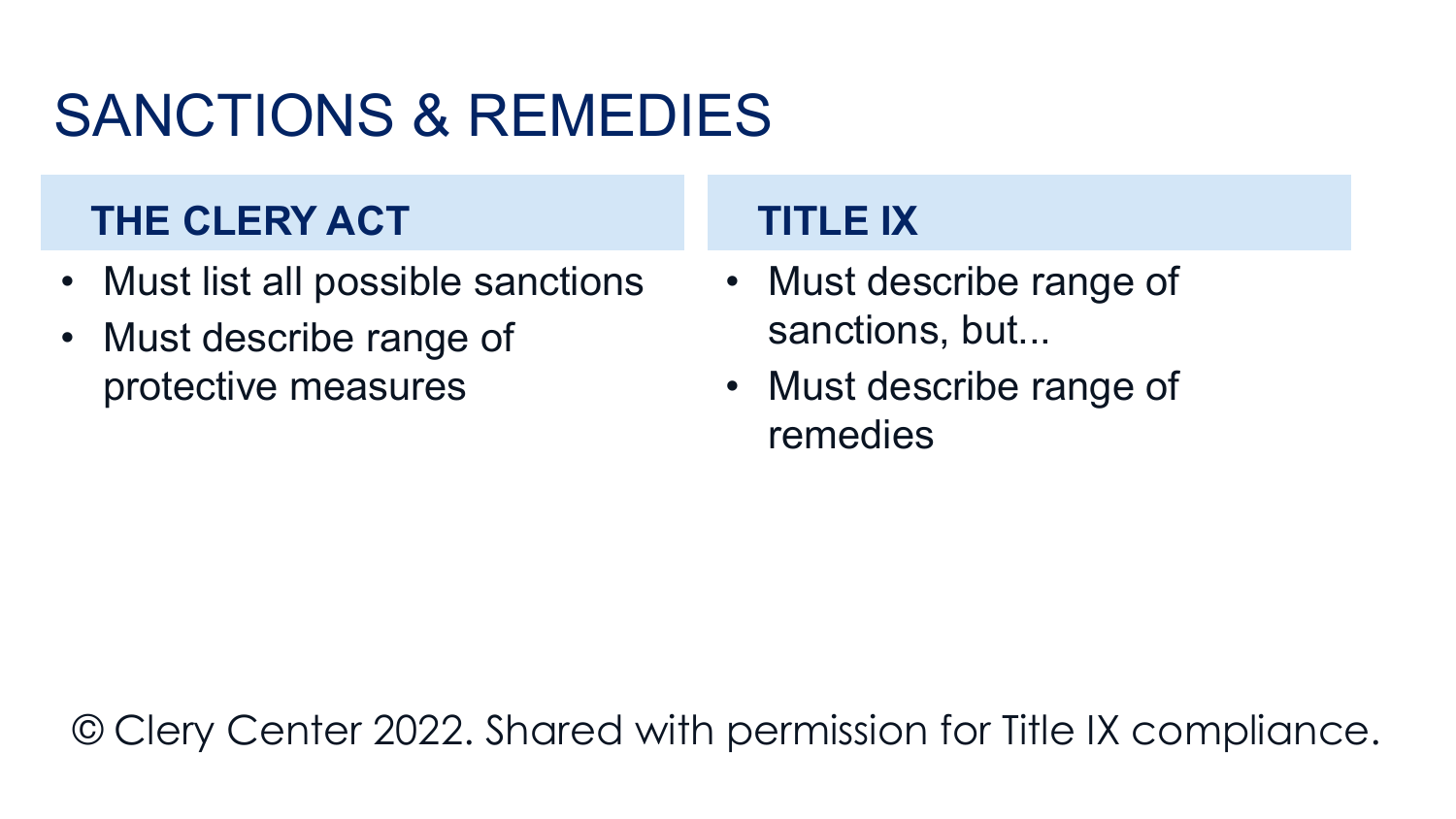## TRAINING

#### **THE CLERY ACT**

- Proceedings must be conducted by officials who receive annual training on:
	- Issues related to dating violence, domestic violence, sexual assault, and stalking
	- How to conduct an investigation and hearing process that protects the safety of victims and promotes accountability

#### **TITLE IX**

- Individuals involved in process must receive training on specific topics listed in regulations
- Must make training materials publicly available on the institution's website (or if no website, available upon request for inspection)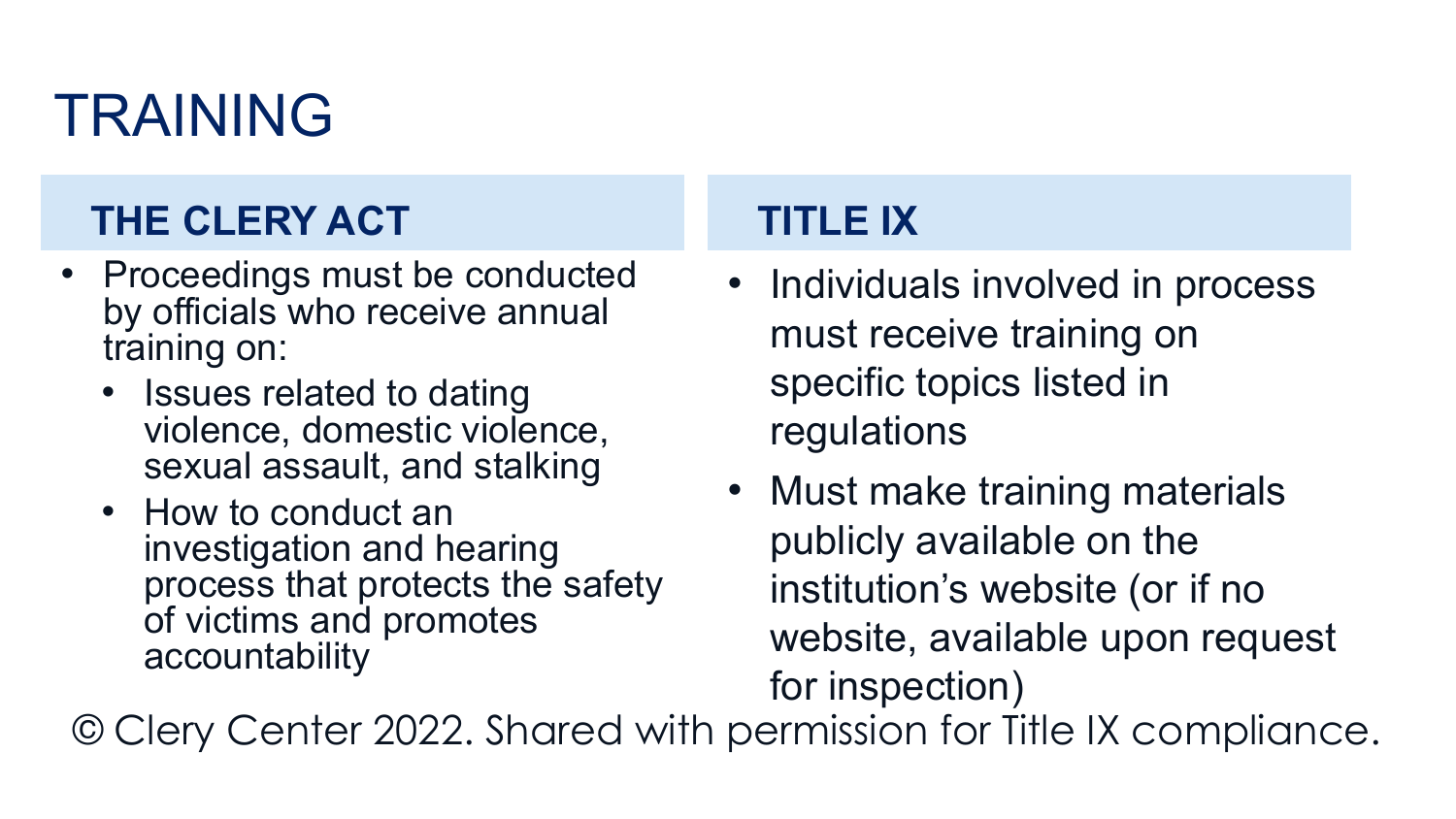## ANNUAL TRAINING COMPONENTS

- Definitions in policy and scope of educational program or activity
- **• Relevant evidence and how it should be used during a proceeding**
- **• Proper techniques for interviewing witnesses**
- How to serve impartially
- **• Basic procedural rules for conducting a proceeding**
- Training on technology to be used at a live hearing
- **• Avoiding actual and perceived conflicts of interest**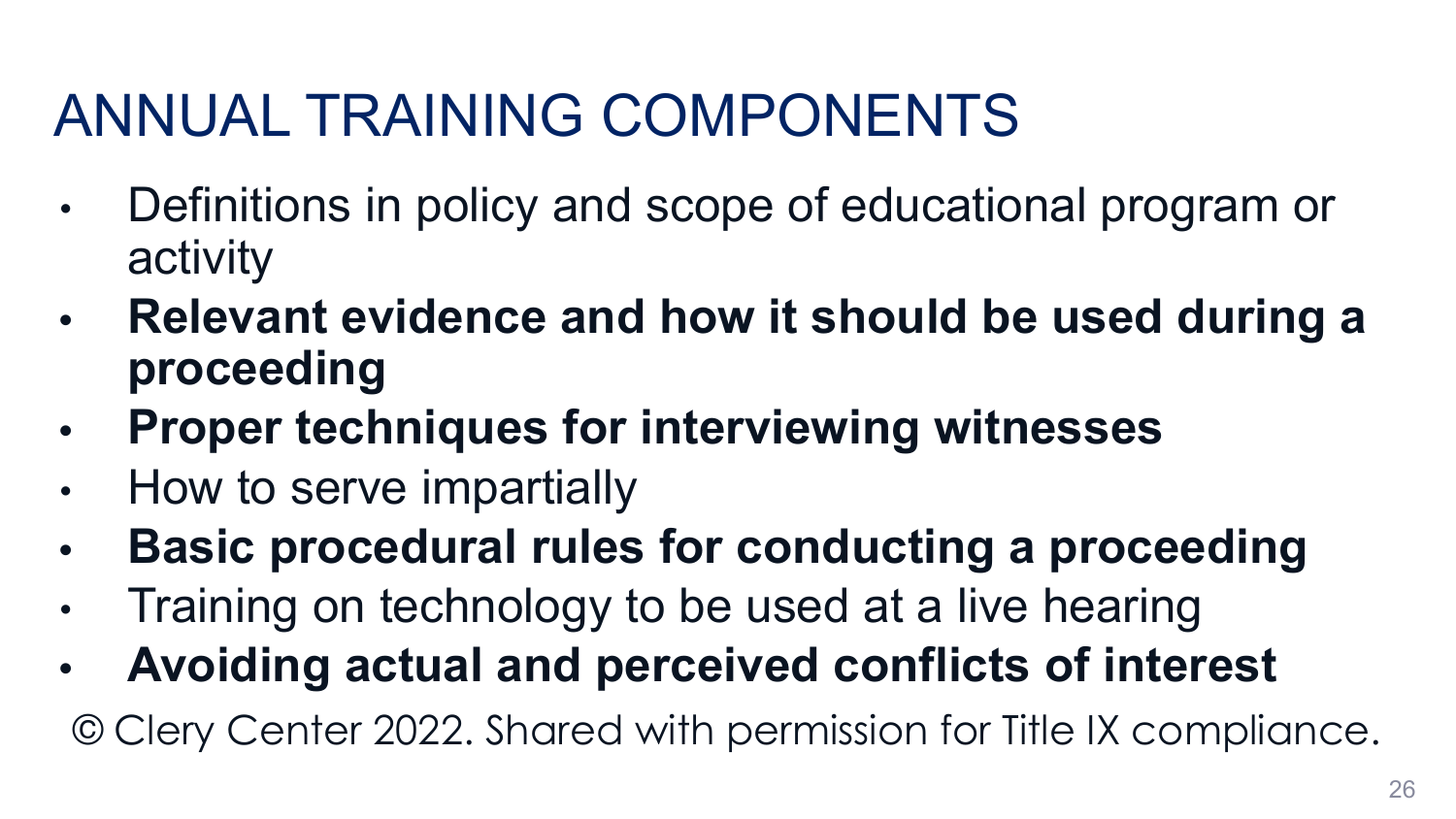## ADVISOR OF CHOICE

#### **THE CLERY ACT**

- Both parties must have same opportunities to be accompanied by an advisor of choice
- May not limit choice of advisor
- Allows institutions to establish restrictions on how the advisor may participate as long as applied equally to both parties

#### **TITLE IX**

- Both parties notified that they may have an advisor of choice who may, but is not required to be, an attorney
- Responsible for conducting cross-examination (directly, orally, and in real time)
- Must be included in party's receipt of evidence and investigator's report
- May also serve as witness

If no advisor, institution must provide one © Clery Center 2022. Shared with permission fos Title in Alionampulianse. choice, does not have to be an attorney, but...)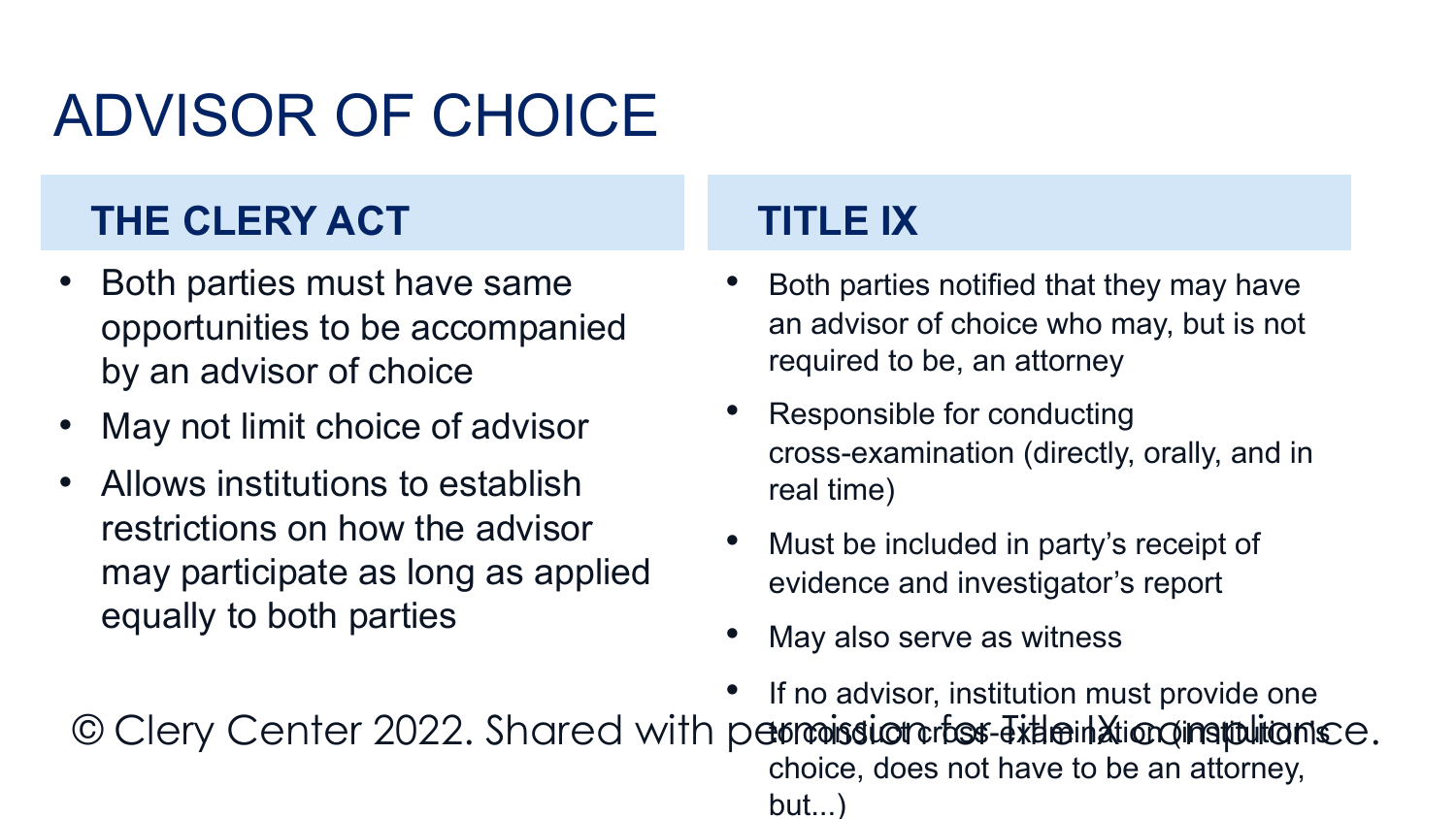# NOTICE OF OUTCOME

#### **THE CLERY ACT**

- Simultaneous notification in writing of:
	- Result of any institutional disciplinary proceeding
	- Procedures for accused and victim to appeal the result, if such procedures are available
	- Any change to the result
	- When such results become final

• Must include rationale for the results

#### **TITLE IX**

- Simultaneous written determination, including:
	- Allegations potentially constituting sexual harassment
	- Procedural steps taken
	- Findings of fact supporting determination
	- Conclusions regarding application of code of conduct to the facts
	- Statement of, and rationale for,

©and the sanctions 2022. Shared with permitission for Title axhall ration ce.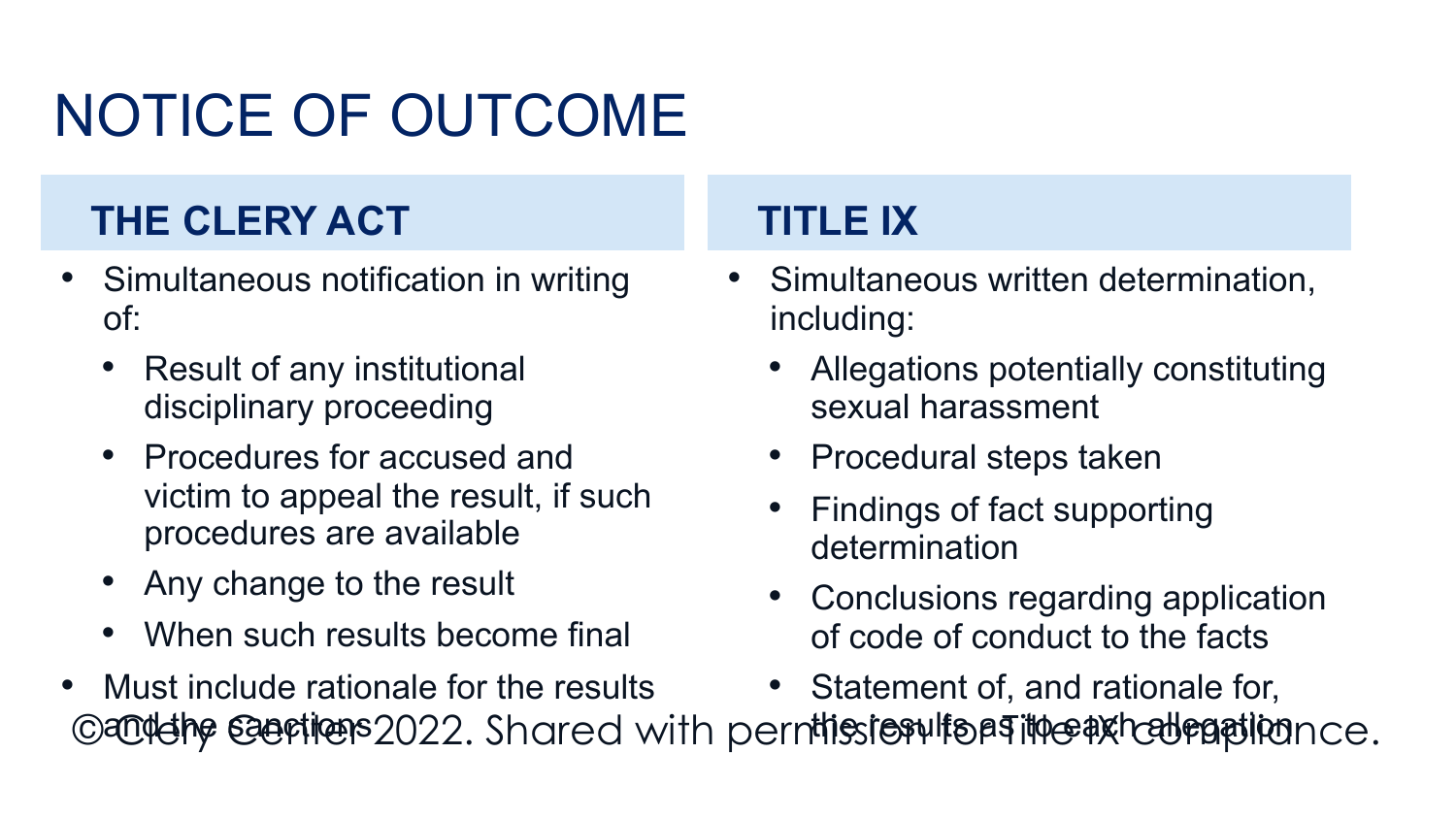### MESSAGING TO YOUR CAMPUS



**WB 58** 

- Take a minute on your own to note reminders that you would like to share with your campus community:
	- *• Reminders: Community Education* page: a few key messages about prevention requirements.
	- *• Reminders: Intersections* page: a few key messages about intersections between Title IX and Clery Act requirements for dating violence, domestic violence, sexual assault, and stalking.

29 *• Reminders: Putting it all Together* page: a few key messages about annual security report requirements. **WB**  © Clery Center <del>2023. Sheren with pountision for Title of</del> compliance.